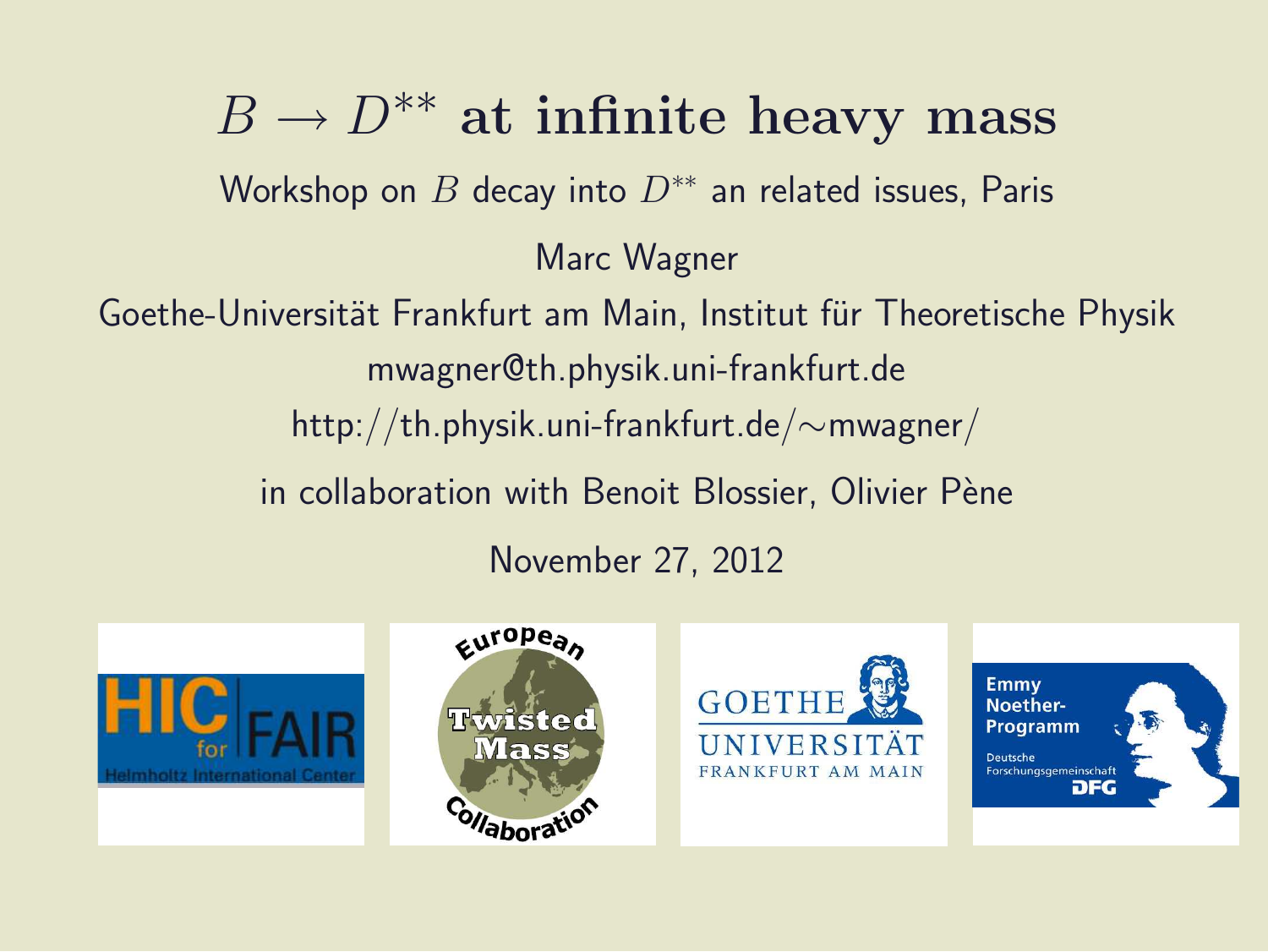#### Introduction

 $\bullet$  Consider semileptonic decays of  $B$  mesons  $(B,\,B^*)$  into orbitally excited  $P$ wave D mesons  $(D^{**})$ :

 $B^{(*)} \rightarrow D^{**} l \nu.$ 

- Precise knowledge of the corresponding branching fractions important, e.g. to reduce the systematic uncertainty in the measurements of the CKM matrix element  $|V_{cb}|$ .
- There is a persistent conflict (" $1/2$  versus  $3/2$  puzzle") between theory and experiment:
	- Experiment favors the decay into "1/2 P wave  $D^{**}$ 's".
	- Theory favors the decay into " $3/2$  P wave  $D^{**}$ 's".
	- Lattice calculations can help to resolve this conflict.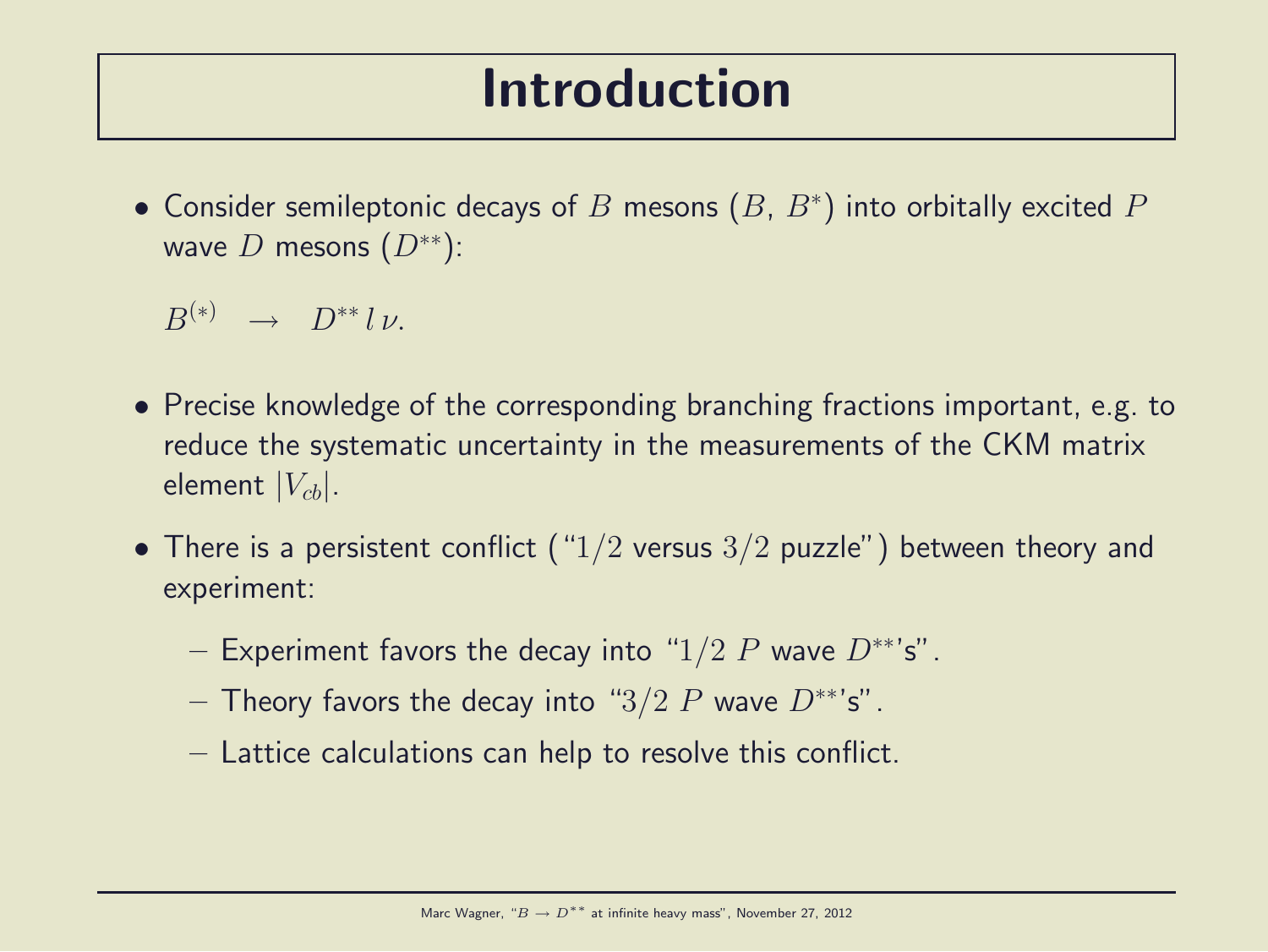# **Outline**

- Heavy-light mesons.
- The  $1/2$  versus  $3/2$  puzzle:
	- Experimental side.
	- Theory side.
	- Possible explanations to resolve the puzzle.
- $\bullet$  Lattice computation of the Isgur-Wise functions  $\tau_{1/2}$  and  $\tau_{3/2}$ :
	- Simulation setup, static and light quark propagators.
	- Static-light meson creation operators.
	- Static-light meson masses.
	- 2-point functions, ground state norms.
	- $-$  3-point functions, Isgur-Wise functions  $\tau_{1/2}$  and  $\tau_{3/2}.$
	- Extrapolation to the  $u/d$  quark mass.
- Conclusions.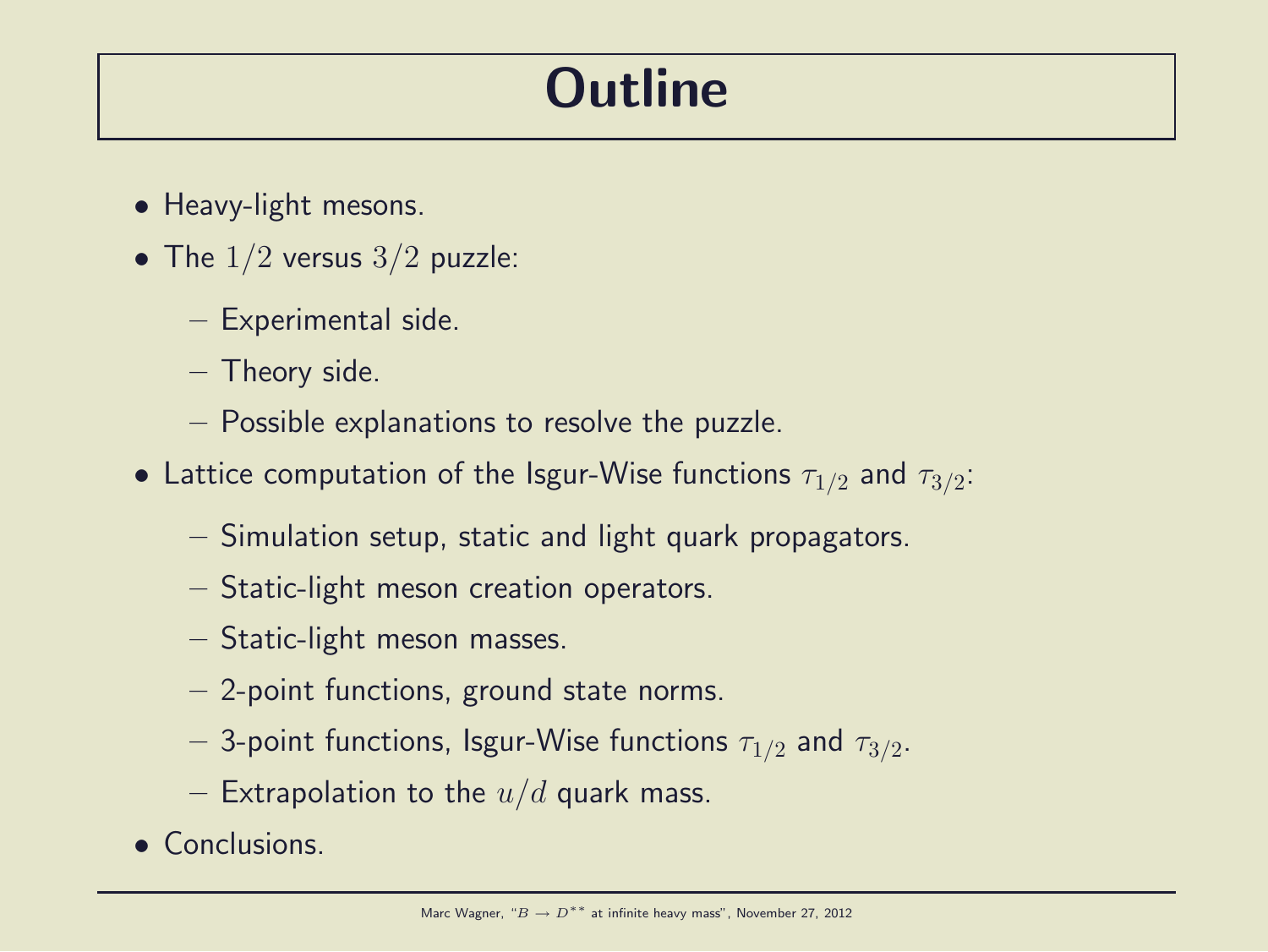## Heavy-light mesons

- Heavy-light meson: a meson made from a heavy quark  $(b, c)$  and a light quark  $(u, d)$ , i.e.  $B = \{\bar{b}u, \bar{b}d\}$ ,  $D = \{\bar{c}u, \bar{c}d\}$ .
- Static limit, i.e.  $m_b, m_c \rightarrow \infty$ :
	- No interactions involving the static quark spin.
	- Classify states according to parity  $P$  and total angular momentum of the light cloud (light quarks and gluons)  $j$ .
- $\bullet$   $m_b, m_c$  finite, but heavy:
	- Classify states according to parity  $P$ and total angular momentum J.
	- $-$  Although  $i$  is not a "true quantum number" anymore, it is still an approximate quantum number  $\rightarrow$  notation  $D_j^j$  $\frac{j}{J}$ .

$$
- D^{**} = \{D_0^*, D_1', D_1, D_2^*\}.
$$

| $(1/2)^{-}$<br>$\equiv$ S       | $0^- \equiv B, D$<br>$1^- \equiv B^*, D^*$                                |
|---------------------------------|---------------------------------------------------------------------------|
| $(1/2)^{+}$<br>$\equiv P_{-}$   | $0^+ \equiv D_0^* \equiv D_0^{1/2}$<br>$1^+ \equiv D_1' \equiv D_1^{1/2}$ |
| $(3/2)^{+}$<br>$\equiv$ $P_{+}$ | $1^+ \equiv D_1 \equiv D_1^{3/2}$                                         |
|                                 | $2^+ \equiv D_2^* \equiv D_2^{3/2}$                                       |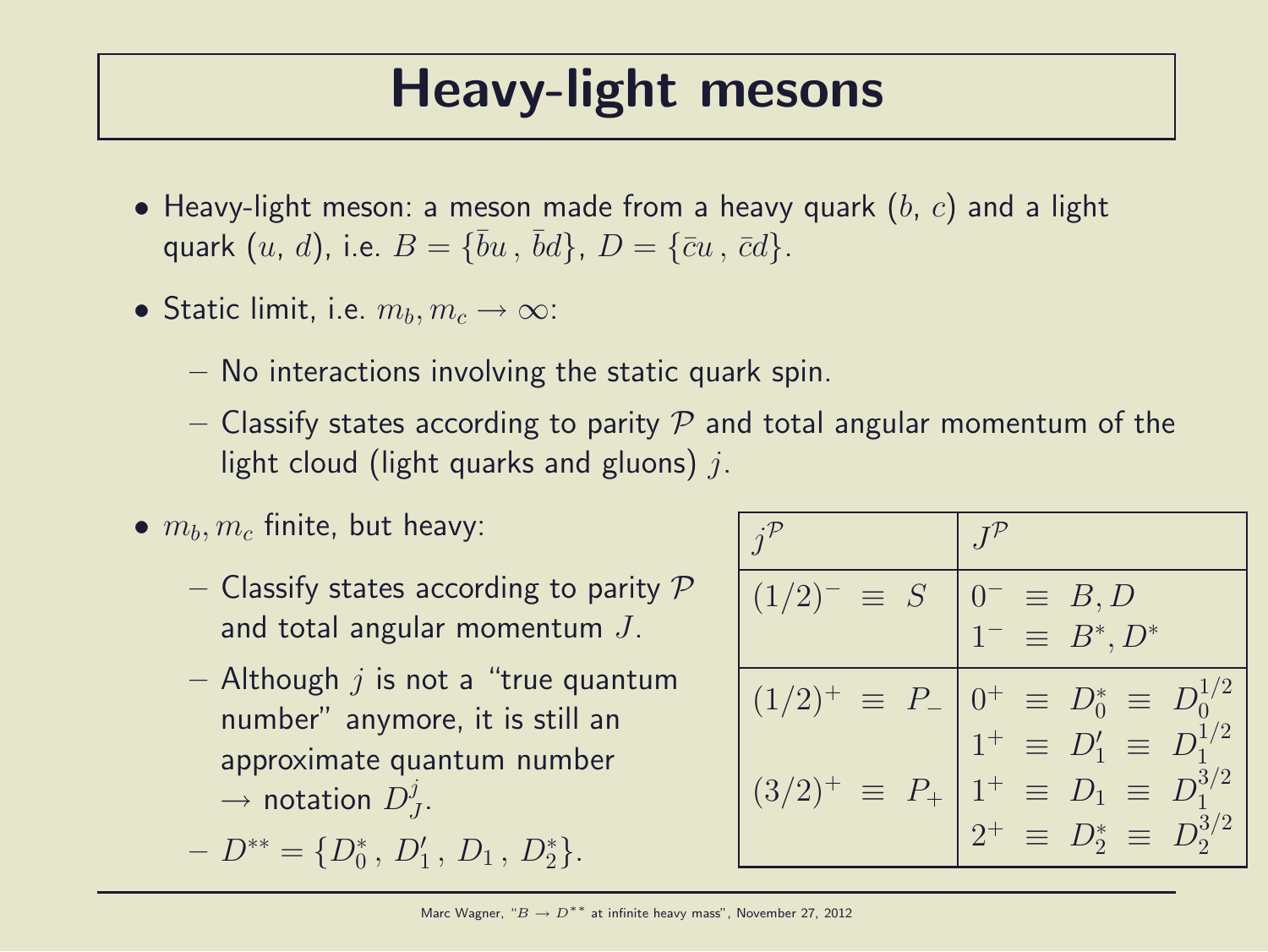# $1/2$  versus  $3/2$ : experimental side (1)

- Consider the semileptonic decay  $B \to X_c l \, \nu$ .
- Experiments, which have studied this decay: ALEPH, BaBar, BELLE, CDF, DELPHI, DØ.
- What is  $X_c$ ?
	- $\approx$   $75\%$   $D$  and  $D^*$ , i.e.  $S$  wave states (agreement with theory).
	- $\approx 10\% \ D_1^{3/2}$  $_1^{3/2}$  and  $D_2^{3/2}$  $2^{3/2}$ , i.e.  $j = 3/2$   $P$  wave states (agreement with theory).
	- For the remaining  $\approx 15\%$  the situation is not clear:
		- $\;\ast$  A natural candidate would be  $D_0^{1/2}$  $_0^{1/2}$  and  $D_1^{1/2}$  $j^{1/2}$ , i.e.  $j = 1/2$   $P$  wave states.
		- $*$  This would imply  $\Gamma(B \to D^{1/2}_{0,1})$  $\int_{0,1}^{1/2} l \nu$   $> \Gamma(B \to D_{1,2}^{3/2})$  $_{1,2}^{3/2}$   $l\nu$ ), which is in conflict with theory.
		- $*$  This conflict between experiment and theory is called the "1/2 versus  $3/2$  puzzle".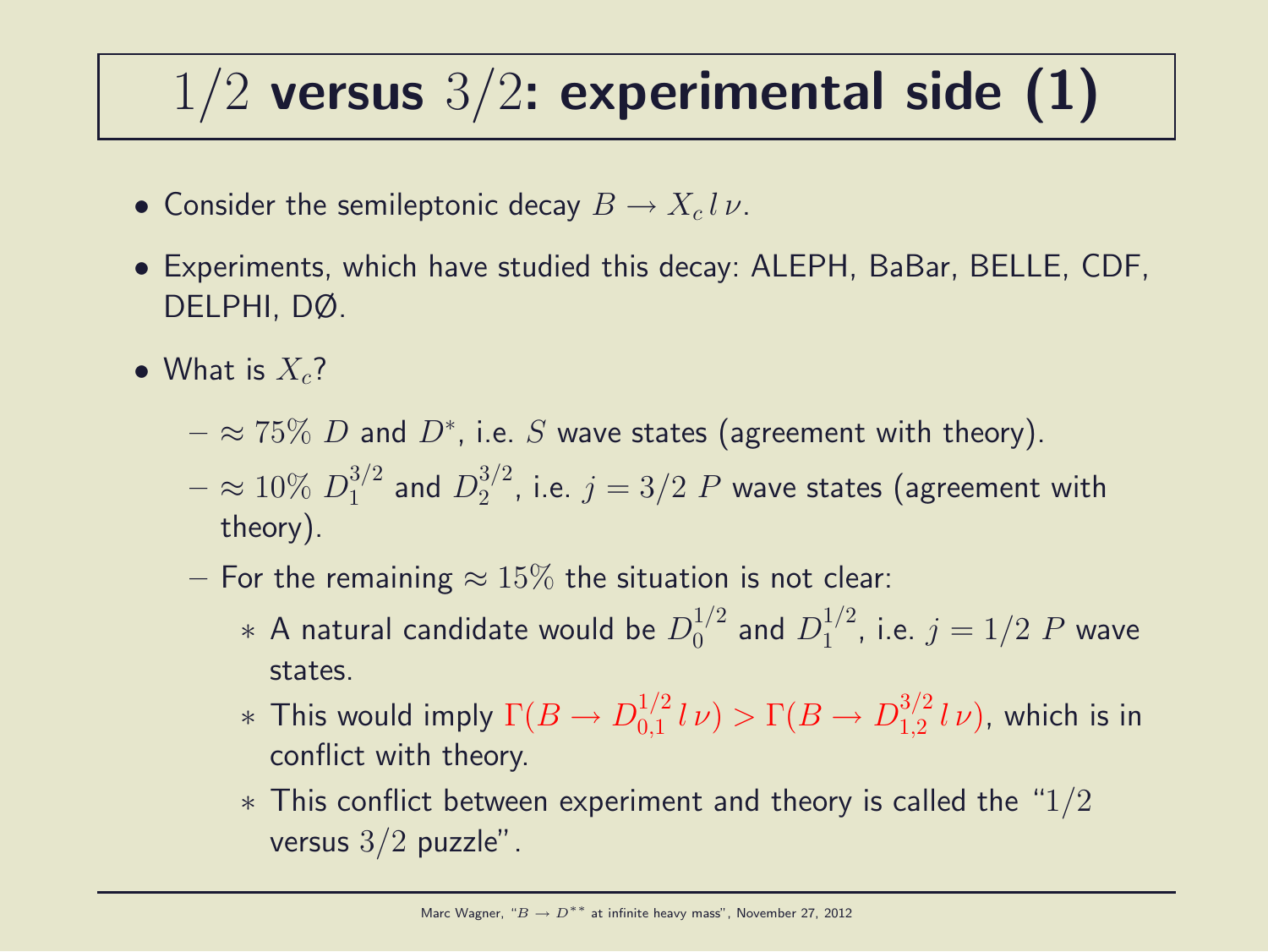# $1/2$  versus  $3/2$ : experimental side (2)

- Example plot from BaBar/SLAC:
	- Horizontal axis:  $m(D^{(*)}\pi) - m(D^{(*)})$  in  ${\rm GeV}/c^2$ .
	- Vertical axis:  $\frac{\text{events}}{20 \,\text{MeV}}/c^2$ .
	- Simultaneous fit of four probability distribution functions  $(D_0^*,\ D_1',\ D_1,$  $(D_2^*)$  to  $m(D^{(*)}\pi) - m(D^{(*)})$  data:

a) 
$$
B^- \to D^{*+}\pi^-l^-\bar{\nu}_l.
$$

**b)**  $B^- \to D^+ \pi^- l^- \bar{\nu}_l$ .



- $-$  Two states  $(D_1$  and  $D_2^\ast$ , i.e. the  $j=3/2$   $P$  wave states) have small widths and can "clearly" be identified.
- $-$  Two states  $(D_0^{\ast}% )^{\ast}$  and  $D_1^{\prime}$  , i.e. the  $j=1/2$   $P$  wave states) have very large widths.

[B. Aubert et al. [BABAR Collaboration], Phys. Rev. Lett. 101, 261802 (2008) [arXiv:0808.0528 [hep-ex]]]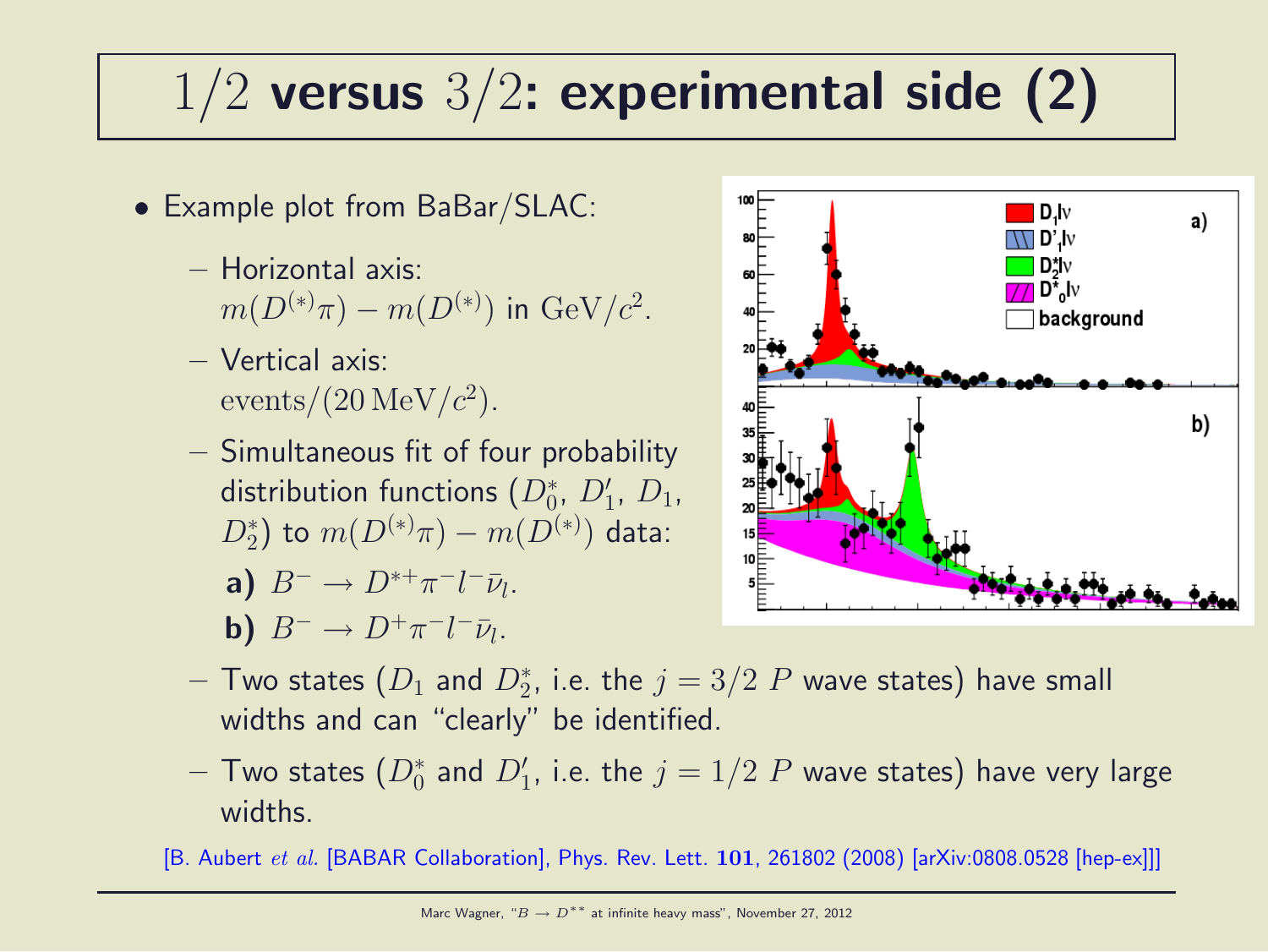## $1/2$  versus  $3/2$ : theory side (1)

- Static limit, i.e.  $m_b, m_c \rightarrow \infty$ .
- Parameterization of the matrix elements relevant for decays  $B \to X_c l \, \nu$  by a small set of form factors (Isgur-Wise functions) due to heavy quark symmetry. [N. Isgur and M. B. Wise, Phys. Rev. D 43, 819 (1991)]
- In particular for  $B \to D^{**} l \nu$ ,

$$
\langle D_0^{1/2}(v')|\bar{c}\gamma_5\gamma_\mu b|B(v)\rangle \propto \tau_{1/2}(w)(v-v')_\mu
$$
  

$$
\langle D_2^{3/2}(v',\epsilon)|\bar{c}\gamma_5\gamma_\mu b|B(v)\rangle \propto \tau_{3/2}(w)\Big((w+1)\epsilon^*_{\mu\alpha}v^\alpha-\epsilon^*_{\alpha\beta}v^\alpha v^\beta v'_\nu\Big).
$$

where  $w = v'v \geq 1$ .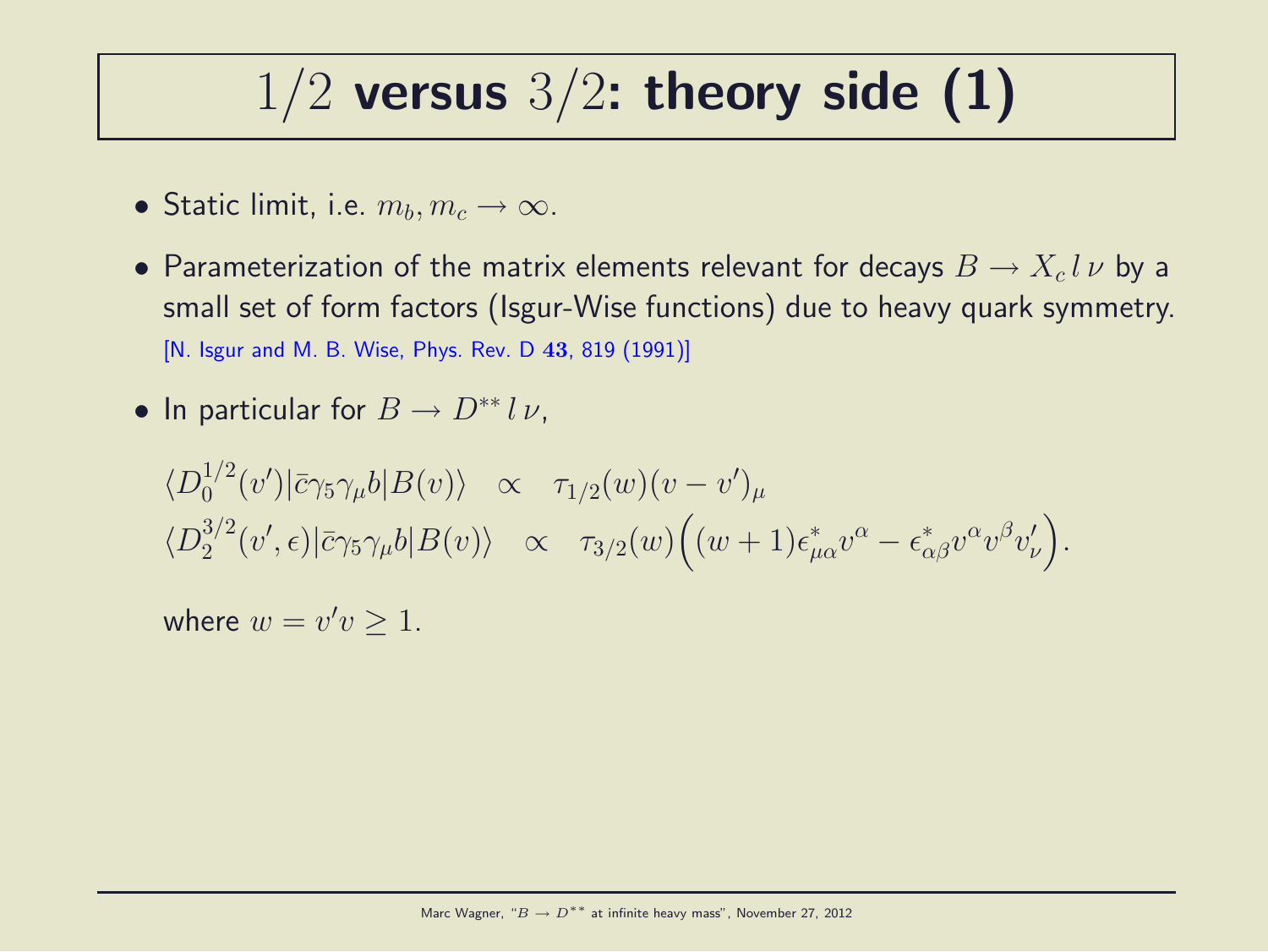## $1/2$  versus  $3/2$ : theory side (2)

• Relation to decay rates:

$$
\frac{d\Gamma(B \to D_J^{1/2} l\nu)}{dw} \propto G_F^2 |V_{cb}|^2 K_J^{1/2}(w) |\tau_{1/2}(w)|^2 , \quad J = 0, 1
$$
  

$$
\frac{d\Gamma(B \to D_J^{3/2} l\nu)}{dw} \propto G_F^2 |V_{cb}|^2 K_J^{3/2}(w) |\tau_{3/2}(w)|^2 , \quad J = 1, 2,
$$

where  $K^j_J$  $_J^{\mathcal{J}}$  are analytically known kinematical factors, e.g.

$$
K_0^{1/2}(w) = 4r^3(w^2 - 1)^{3/2}(1 - r)^2
$$
  
\n
$$
K_1^{1/2}(w) = 4r^3(w - 1)(w^2 - 1)^{1/2}((w - 1)(1 + r)^2 + 4w(1 + r^2 - 2rw))
$$
  
\n...

with  $r = m(D)/m(B)$ .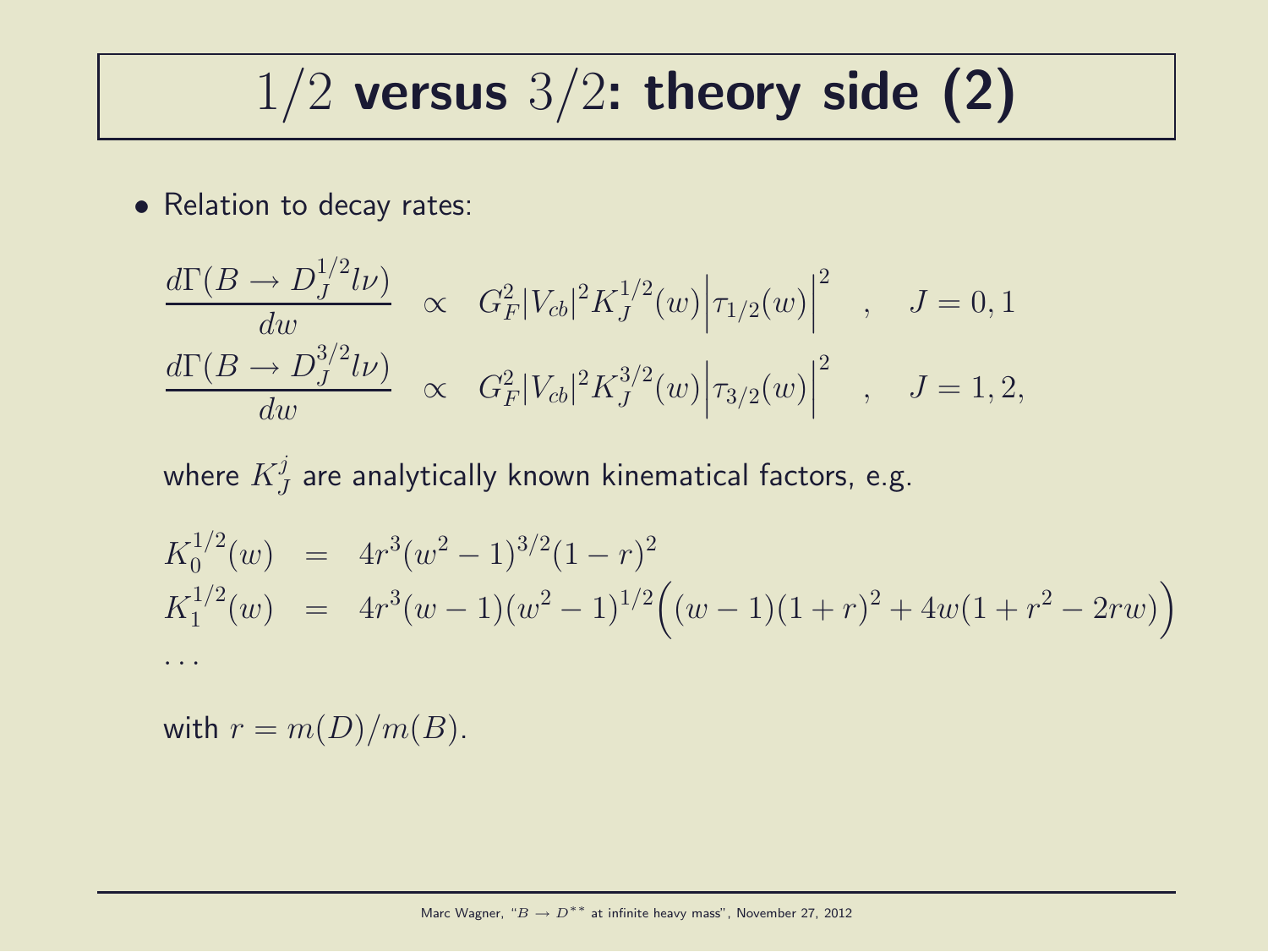# $1/2$  versus  $3/2$ : theory side (3)

- By means of OPE a couple of sum rules have been derived in the static limit:
	- Most prominent sum rule in this context: Uraltsev sum rule,

$$
\sum_{n} \left| \tau_{3/2}^{(n)}(1) \right|^2 - \left| \tau_{1/2}^{(n)}(1) \right|^2 = \frac{1}{4}
$$

 $(\tau_{1/2} \equiv \tau_{1/2}^{(0)}$  $\frac{1}{1/2}$  and  $\tau_{3/2} \equiv \tau_{3/2}^{(0)}$  $\frac{100}{3/2};$  the sum is over all  $1/2$  and  $3/2$   $P$  wave meson states respectively).

[N. Uraltsev, Phys. Lett. B 501, 86 (2001) [arXiv:hep-ph/0011124]]

– From experience with sum rules one expects approximate saturation from the ground states, i.e.

$$
\left|\tau_{3/2}^{(0)}(1)\right|^2 - \left|\tau_{1/2}^{(0)}(1)\right|^2 \approx \frac{1}{4},
$$

which implies  $|\tau_{1/2}(1)| < |\tau_{3/2}(1)|$ . This strongly suggests  $\Gamma(B \to D^{1/2}_{0,1}$  $\int_{0,1}^{1/2} l \nu$   $> \Gamma(B \to D_{1,2}^{3/2})$  $_{1,2}^{3/2}$   $l$   $\nu$ ), which is in conflict with experiment.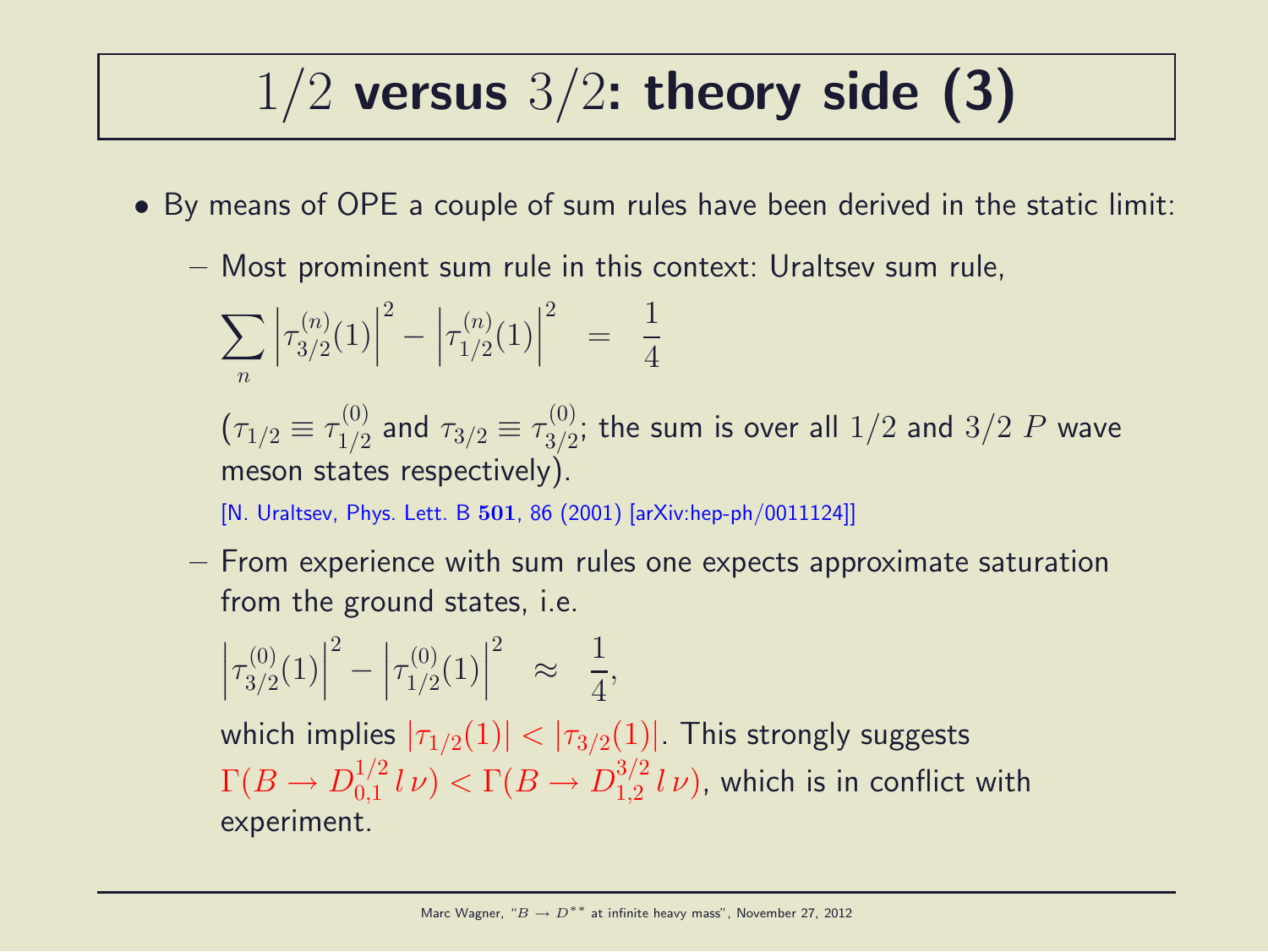## $1/2$  versus  $3/2$ : theory side (4)

- Phenomenological models:
	- $|\tau_{1/2}(1)|<|\tau_{3/2}(1)|$  and  $\Gamma(B\to D_{0,1}^{1/2})$  $\int_{0,1}^{1/2} l \nu$   $> \Gamma(B \to D_{1,2}^{3/2})$  $_{1,2}^{^{3/2}}$   $l\nu)$ , which is in "conflict" with experiment.
		- [V. Morenas, A. Le Yaouanc, L. Oliver, O. Pene and J. C. Raynal, Phys. Rev. D 56 5668 (1997) [arXiv:hep-ph/9706265]]
		- [D. Ebert, R. N. Faustov and V. O. Galkin, Phys. Lett. B 434, 365 (1998) [arXiv:hep-ph/9805423]] [...]
	- $-$  Same qualitative picture also beyond the static limit, i.e. for finite  $m_b$ and  $m_c$ .
		- [D. Ebert, R. N. Faustov and V. O. Galkin, Phys. Rev. D 61, 014016 (2000) [arXiv:hep-ph/9906415]]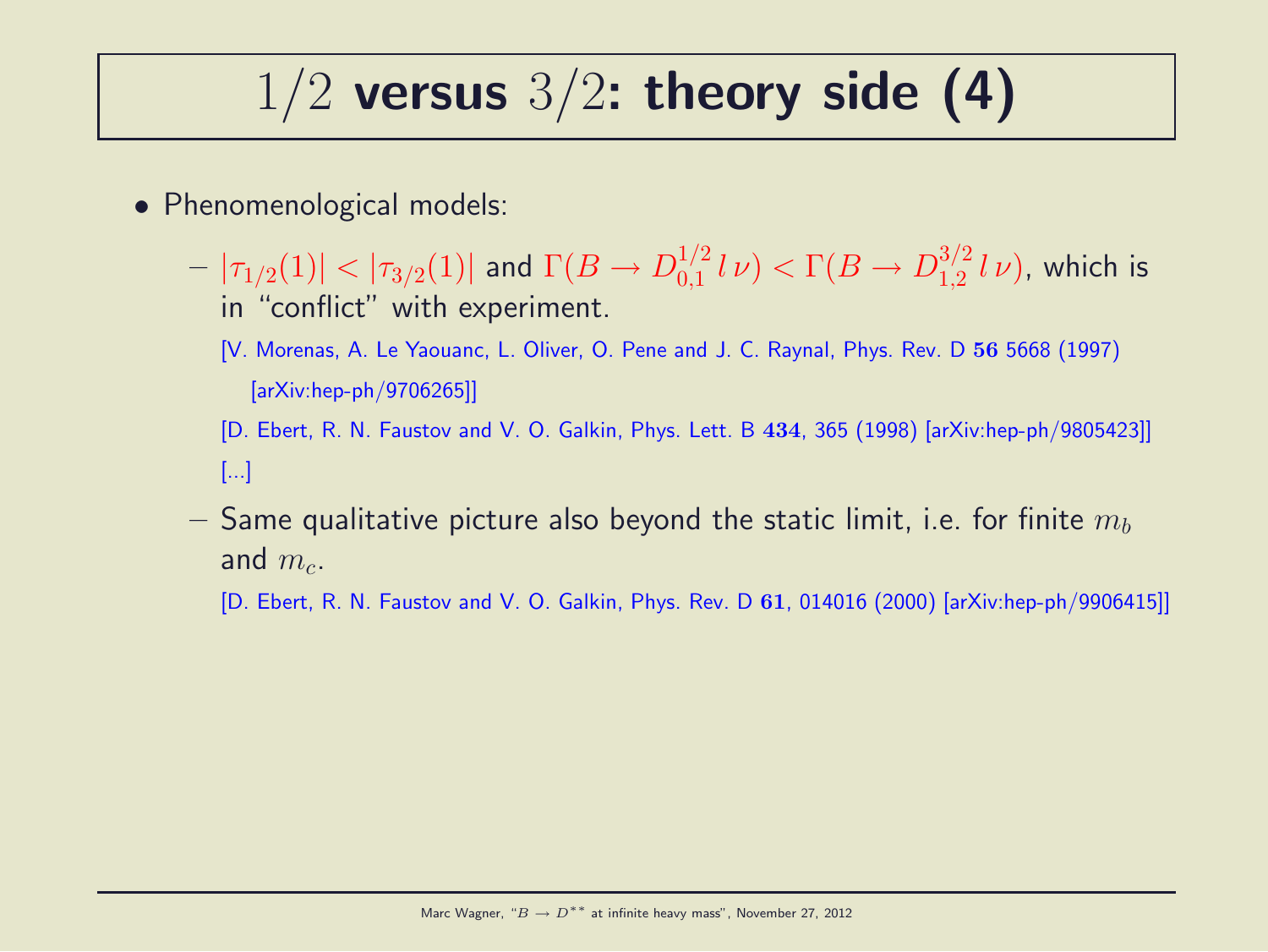# $1/2$  versus  $3/2$ : possible explanations (1)

#### • Experiment:

(A) The signal for the remaining  $15\%$  of  $X_c$  is rather vague; therefore, only a small part might be  $D_{0.1}^{1/2}$  $\frac{1}{2}$ .

#### • OPE:

- Sum rules might not be saturated by the ground states.
- (B) Sum rules hold in the static limit and might change for finite quark masses.
- (C) Sum rules make statements about  $\tau_{1/2}(w=1)$  and  $\tau_{3/2}(w=1)$ ; to obtain decay rates, however, one has to integrate over  $w$ .
- Phenomenological models:
	- Models might give a wrong answer.
- Most probable scenario: a combination of  $(A)$ ,  $(B)$  and  $(C)$ .

[N. Uraltsev, arXiv:hep-ph/0409125]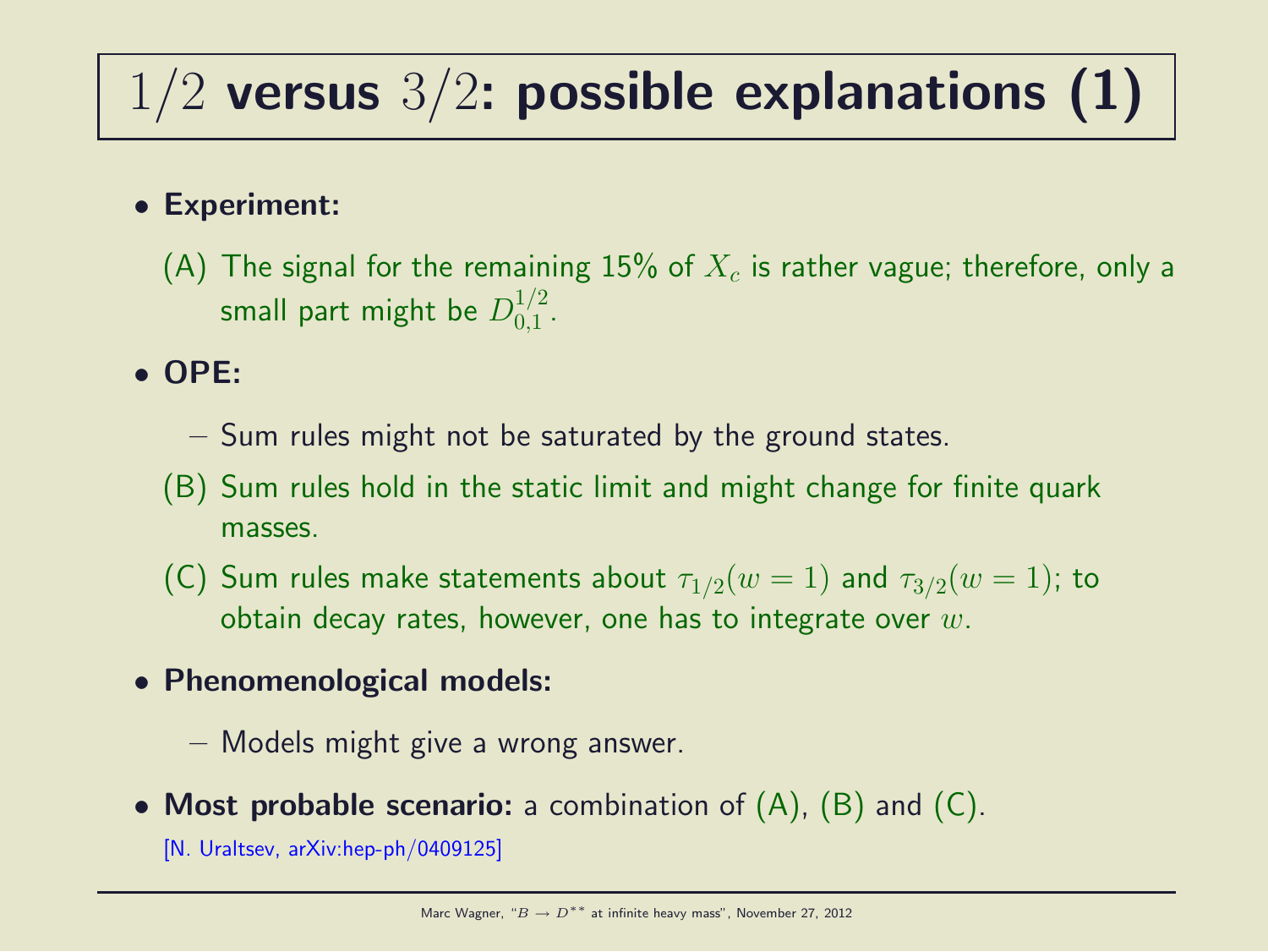# $1/2$  versus  $3/2$ : possible explanations (2)

- A lattice calculation of  $\tau_{1/2}$  and  $\tau_{3/2}$  could shed some light on this puzzle.
- Exploratory quenched lattice study confirmed the theory side:  $\tau_{1/2}(1) = 0.38(4), \tau_{3/2}(1) = 0.53(8).$

[D. Becirevic et al., Phys. Lett. B 609, 298 (2005) [arXiv:hep-lat/0406031]]

• In the following I will report about the first unquenched lattice calculation of  $\tau_{1/2}(1)$  and  $\tau_{3/2}(1)$ .

[B. Blossier, M. Wagner and O. Pene [ETM Collaboration], JHEP 0906, 022 (2009) [arXiv:0903.2298 [hep-lat]]]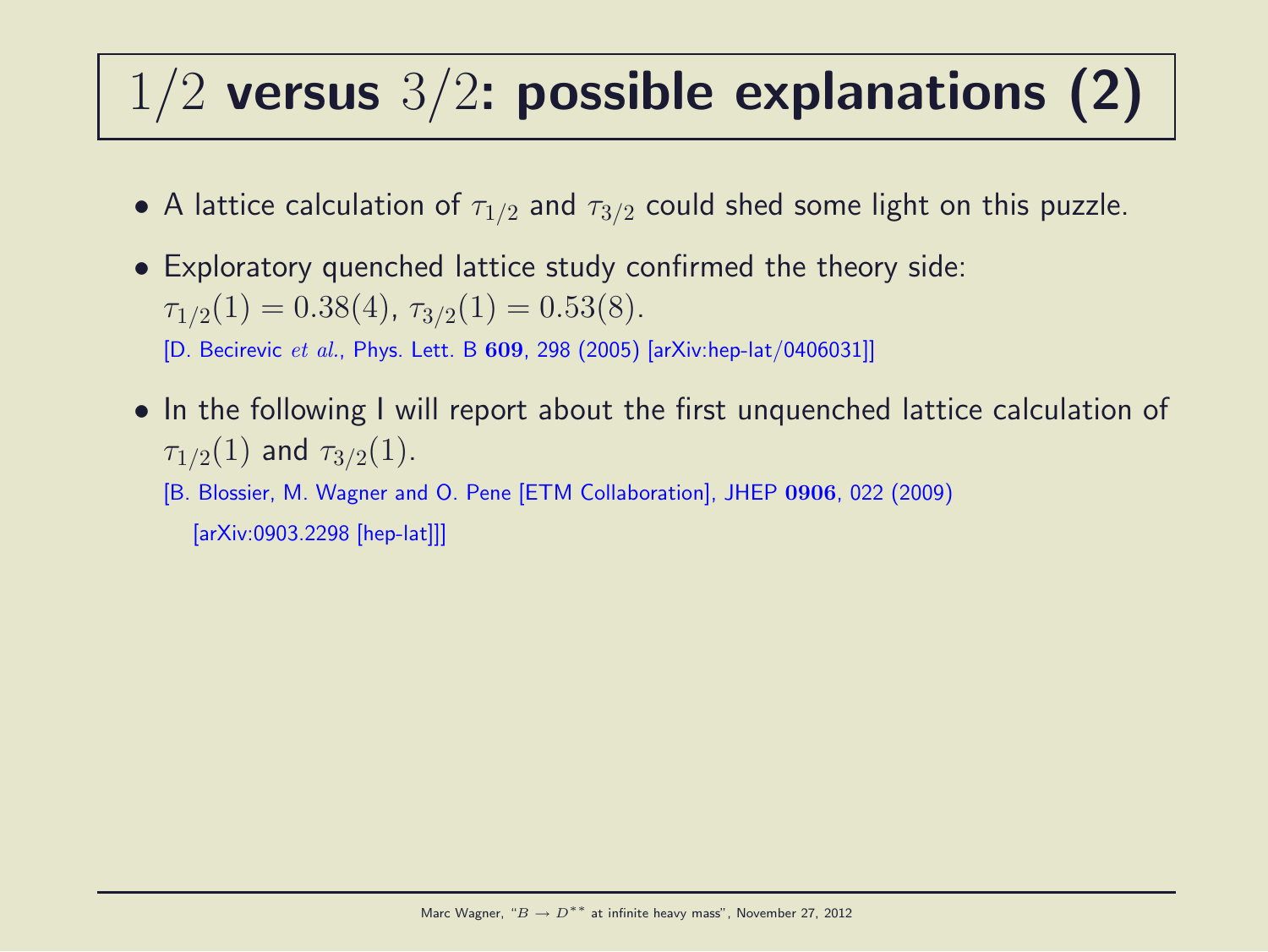# Lattice calculation of  $\tau_{1/2}$  and  $\tau_{3/2}$  (1)

• The "Isgur-Wise relations"

$$
\langle D_0^{1/2}(v')|\bar{c}\gamma_5\gamma_\mu b|B(v)\rangle \propto \tau_{1/2}(w)(v-v')_\mu
$$
  

$$
\langle D_2^{3/2}(v',\epsilon)|\bar{c}\gamma_5\gamma_\mu b|B(v)\rangle \propto \tau_{3/2}(w)\Big((w+1)\epsilon^*_{\mu\alpha}v^\alpha-\epsilon^*_{\alpha\beta}v^\alpha v^\beta v'_\nu\Big).
$$

are note directly useful to compute  $\tau_{1/2}(1)$  and  $\tau_{3/2}(1)$ .

• They can be rewritten in the following form, which is directly accessible to a lattice calculation:

$$
\langle D_0^{1/2}(v)|\bar{c}\gamma_5\gamma_j D_k b|B(v)\rangle = -ig_{jk}\Big(m(D_0^{1/2}) - m(B)\Big)\tau_{1/2}(1)
$$
  

$$
\langle D_2^{3/2}(v,\epsilon)|\bar{c}\gamma_5\gamma_j D_k b|B(v)\rangle = +i\sqrt{3}\epsilon_{jk}\Big(m(D_2^{3/2}) - m(B)\Big)\tau_{3/2}(1).
$$

[A. K. Leibovich, Z. Ligeti, I. W. Stewart and M. B. Wise, Phys. Rev. D 57, 308 (1998) [arXiv:hep-ph/9705467]]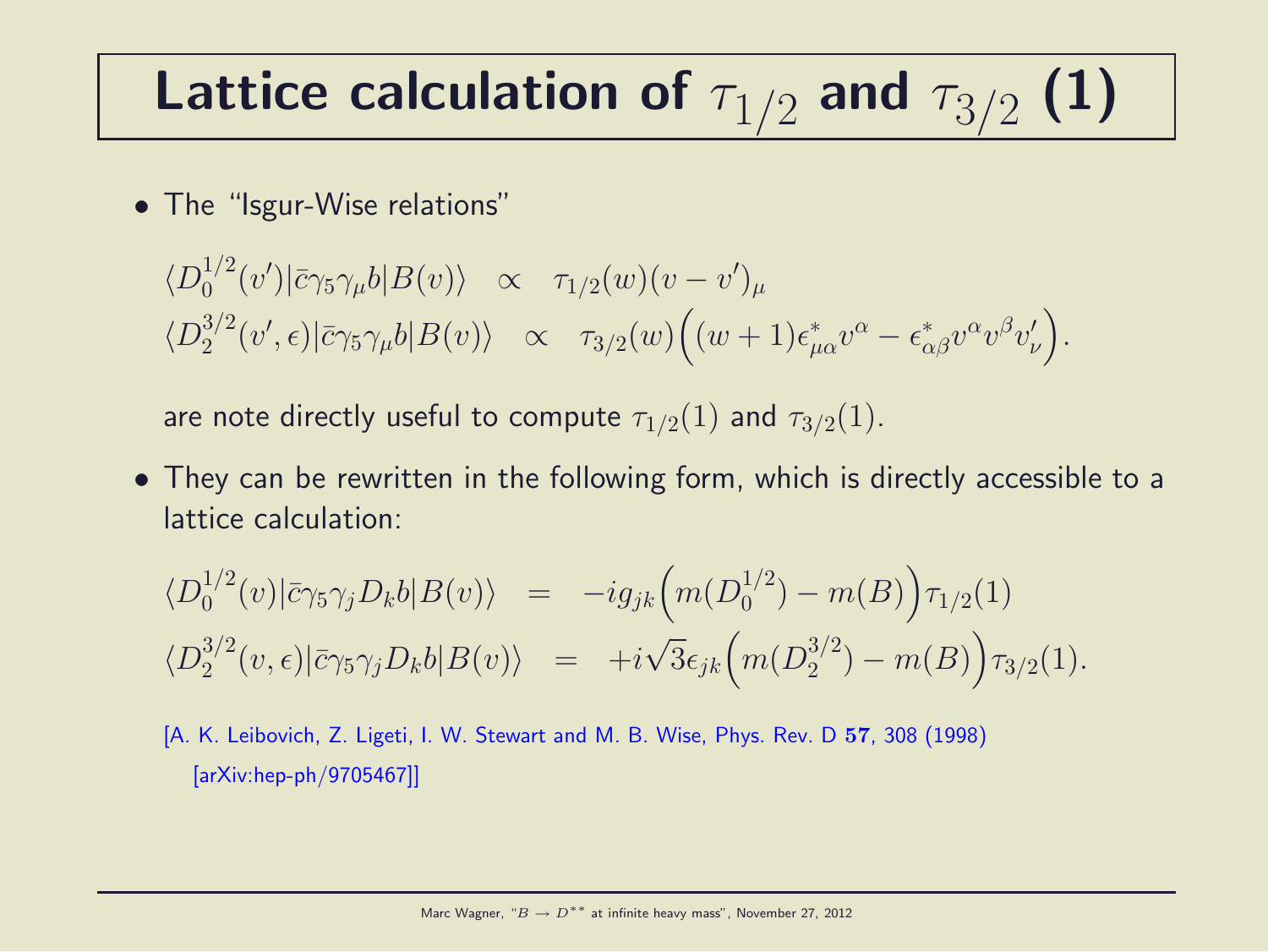# Lattice calculation of  $\tau_{1/2}$  and  $\tau_{3/2}$  (2)

#### • We compute

$$
\langle D_0^{1/2}(v) | \bar{c} \gamma_5 \gamma_j D_k b | B(v) \rangle = -ig_{jk} \Big( m(D_0^{1/2}) - m(B) \Big) \tau_{1/2}(1)
$$

via

$$
\tau_{1/2}(1) = \lim_{t_0 - t_1 \to \infty, t_1 - t_2 \to \infty} \tau_{1/2, \text{effective}}(t_0 - t_1, t_1 - t_2)
$$
\n
$$
\tau_{1/2, \text{effective}}(t_0 - t_1, t_1 - t_2) = \frac{N(P_-) N(S) \left\langle \left(\mathcal{O}^{(P_-)}(t_0)\right)^{\dagger} (\bar{Q} \gamma_5 \gamma_3 D_3 Q)(t_1) \mathcal{O}^{(S)}(t_2) \right\rangle}{Z_{\mathcal{D}}}\Big|_{\mathcal{D}} + \frac{N(P_-) N(S) \left\langle \left(\mathcal{O}^{(P_-)}(t_0)\right)^{\dagger} (\bar{Q} \gamma_5 \gamma_3 D_3 Q)(t_1) \mathcal{O}^{(S)}(t_2) \right\rangle}{\left\langle \left(\mathcal{O}^{(S)}(t_1)\right)^{\dagger} \mathcal{O}^{(S)}(t_2) \right\rangle} \Big|.
$$

- We need:
	- $-$  Static-light meson creation operators  $\mathcal{O}^{(S)}$ ,  $\mathcal{O}^{(P_{-})}$ ,  $\mathcal{O}^{(P_{+})}$ .
	- Static-light meson masses  $m(S)$ ,  $m(P_{-})$  and  $m(P_{+})$ .
	- 2-point and 3-point functions (and norms  $N(S)$ ,  $N(P_+)$ ,  $N(P_+)$ ).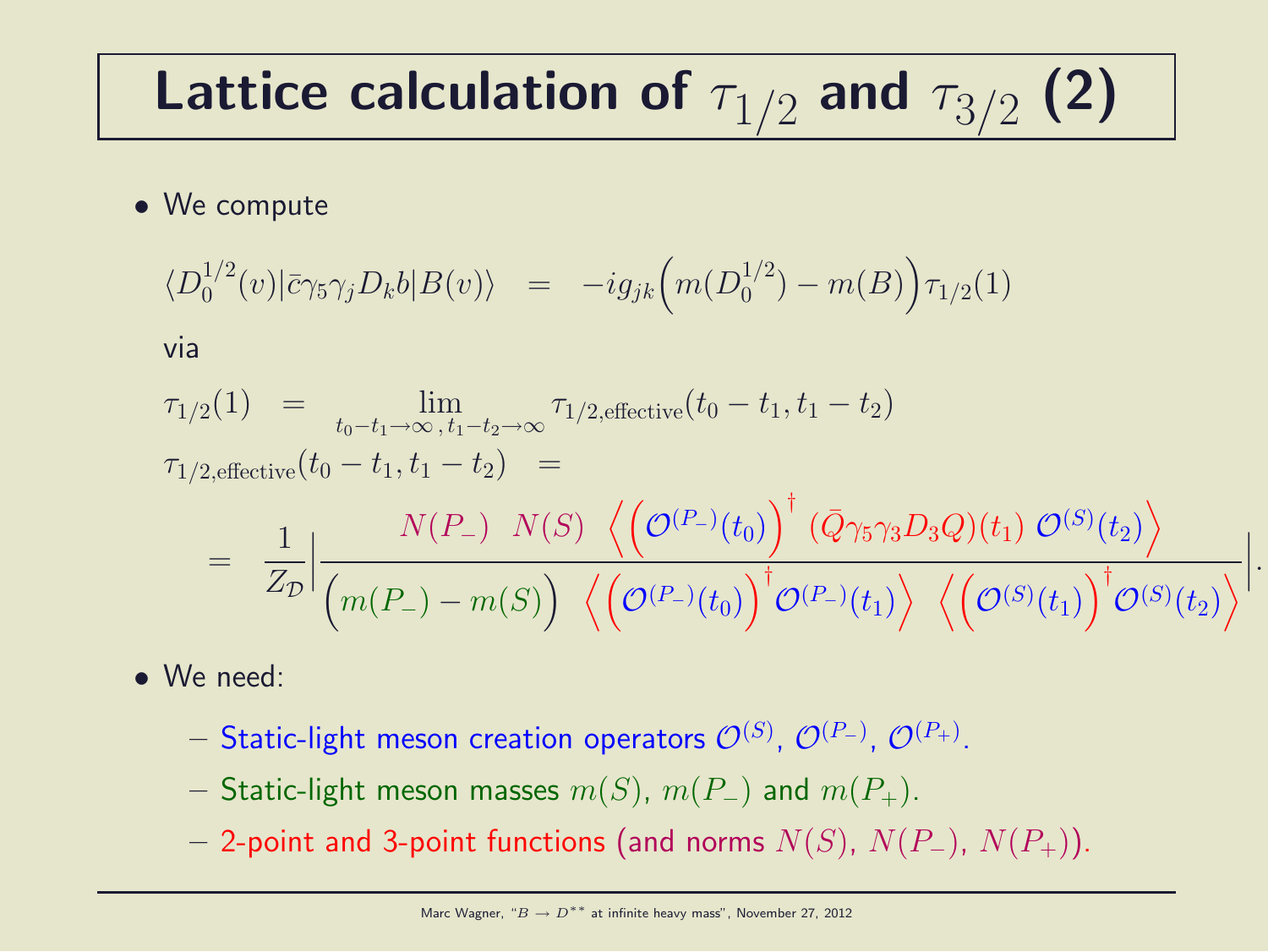# Simulation setup (1)

- Lattice volume:  $L^3 \times T = 24^3 \times 48$ .
- Gauge action: tree-level Symanzik improved,

$$
S_{\mathcal{G}}[U] = \frac{\beta}{6} \Big( b_0 \sum_{x,\mu \neq \nu} \text{Tr} \Big( 1 - P^{1 \times 1}(x; \mu, \nu) \Big) + b_1 \sum_{x,\mu \neq \nu} \text{Tr} \Big( 1 - P^{1 \times 2}(x; \mu, \nu) \Big) \Big),
$$

$$
b_0 = 1 - 8b_1, \, b_1 = -1/12.
$$

• Gauge coupling  $\beta = 3.9$  corresponds to  $a = 0.0855$  fm.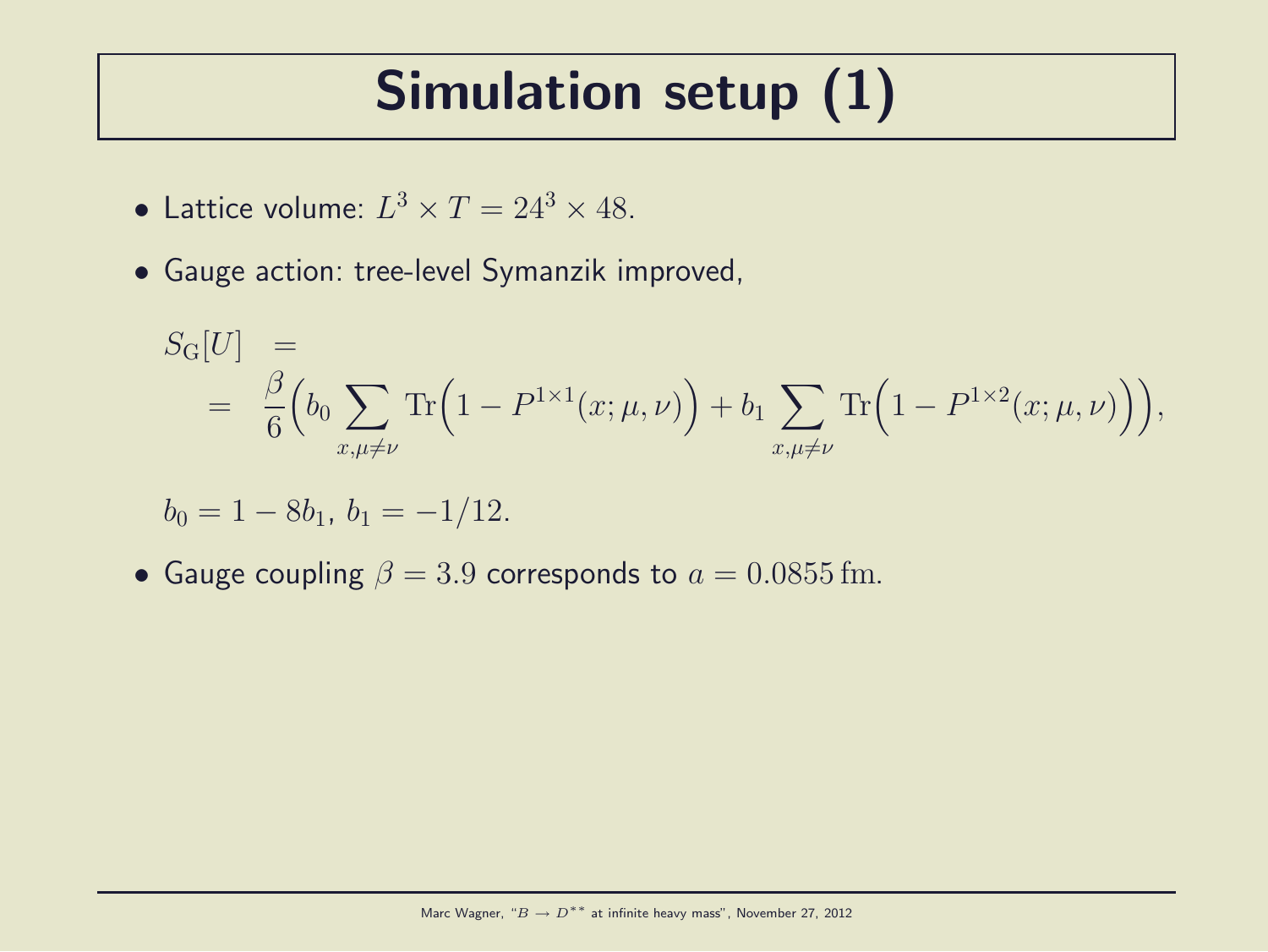# Simulation setup (2)

• Fermionic action: Wilson twisted mass,  $N_f = 2$  degenerate flavors,

$$
S_{\mathcal{F}}[\chi, \bar{\chi}, U] = a^4 \sum_{x} \bar{\chi}(x) \Big( D_{\mathcal{W}} + i \mu_{\mathcal{q}} \gamma_5 \tau_3 \Big) \chi(x)
$$
  

$$
D_{\mathcal{W}} = \frac{1}{2} \Big( \gamma_{\mu} (\nabla_{\mu} + \nabla_{\mu}^*) - a \nabla_{\mu}^* \nabla_{\mu} \Big) + m_0
$$

 $(m_0:$  untwisted mass;  $\mu_a:$  twisted mass;  $\tau_3:$  third Pauli matrix acting in flavor space).

• Relation between the physical basis  $\psi$  and the twisted basis  $\chi$  (in the continuum):

$$
\psi = \frac{1}{\sqrt{2}} \Big( \cos(\omega/2) + i \sin(\omega/2) \gamma_5 \tau_3 \Big) \chi
$$
  

$$
\bar{\psi} = \frac{1}{\sqrt{2}} \bar{\chi} \Big( \cos(\omega/2) + i \sin(\omega/2) \gamma_5 \tau_3 \Big)
$$

( $\omega$ : twist angle;  $\omega = \pi/2$ : maximal twist).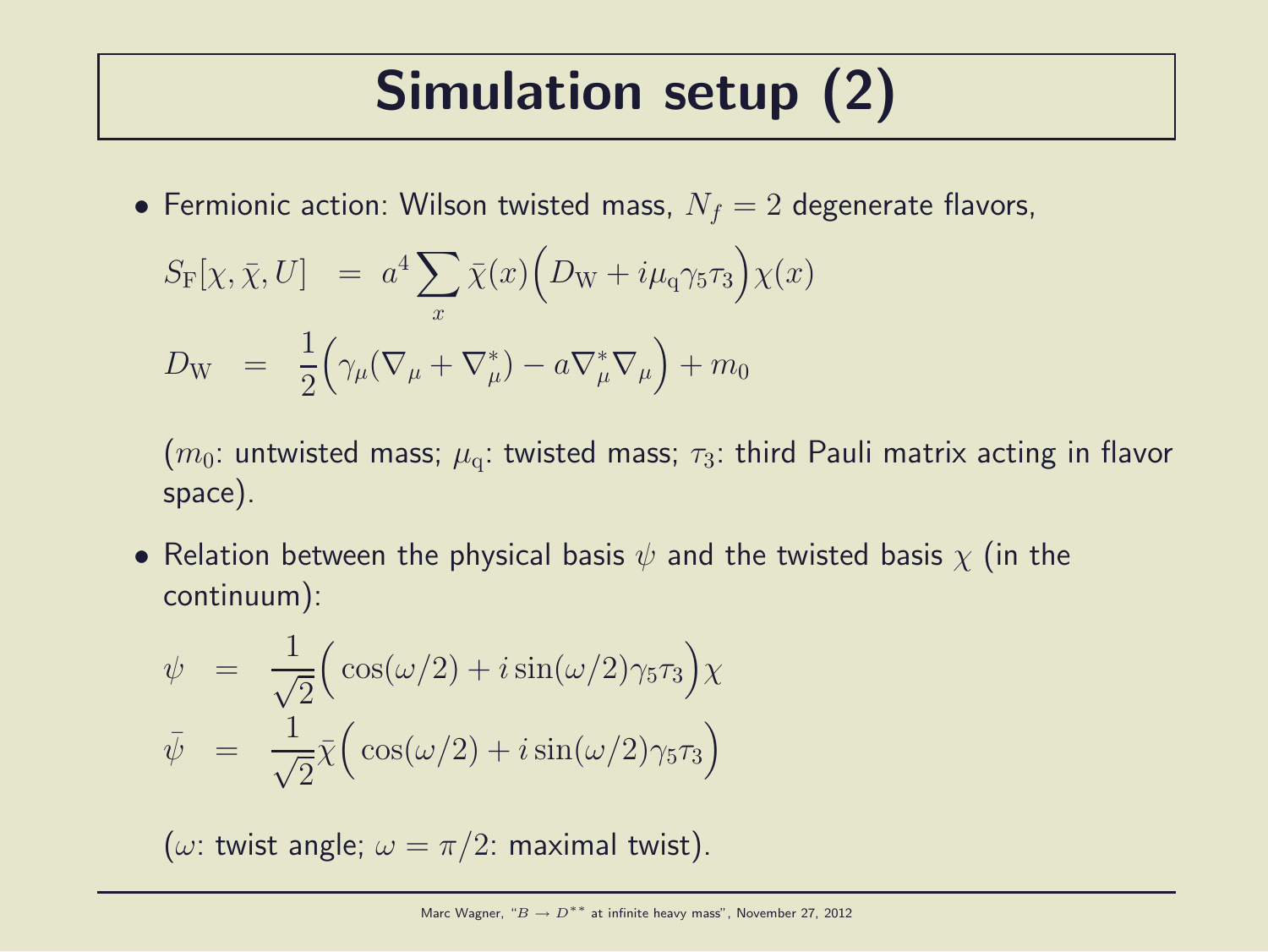# Simulation setup (3)

• Untwisted mass  $m_0$ , tuned to maximal twist  $(\kappa = 1/(8 + 2m_0) = 0.160856)$  $\rightarrow$  "automatic  $\mathcal{O}(a)$  improvement of physical quantities".

| $\mu_{\rm q}$ | $m_{\rm PS}$ in MeV | number of gauge configurations |
|---------------|---------------------|--------------------------------|
| 0.0040        | 314(2)              | 1400                           |
| 0.0064        | 391(1)              | 1450                           |
| 0.0085        | 448(1)              | 1350                           |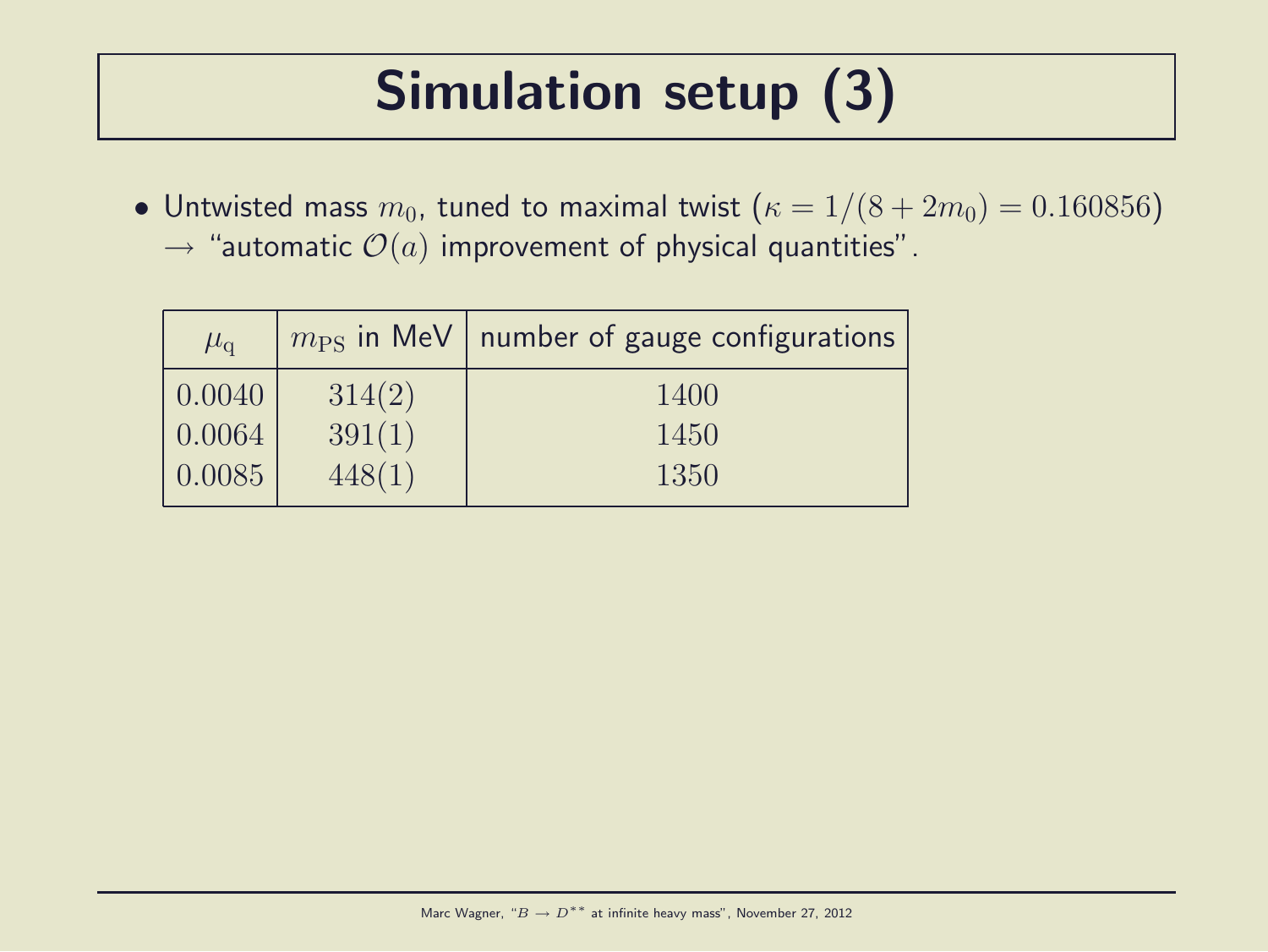# Static and light quark propagators

• Static quark propagators:

$$
\left\langle Q(x)\bar{Q}(y)\right\rangle_{Q,\bar{Q}} =
$$
  
=  $\delta^{(3)}(\mathbf{x}-\mathbf{y})U^{(\text{HYP2})}(x;y)\left(\Theta(y_0-x_0)\frac{1-\gamma_0}{2}+\Theta(x_0-y_0)\frac{1+\gamma_0}{2}\right).$ 

- Essentially Wilson lines in time direction.
- HYP2 static action to improve the signal-to-noise ratio.
- Light quark propagators:
	- Stochastic timeslice propagators.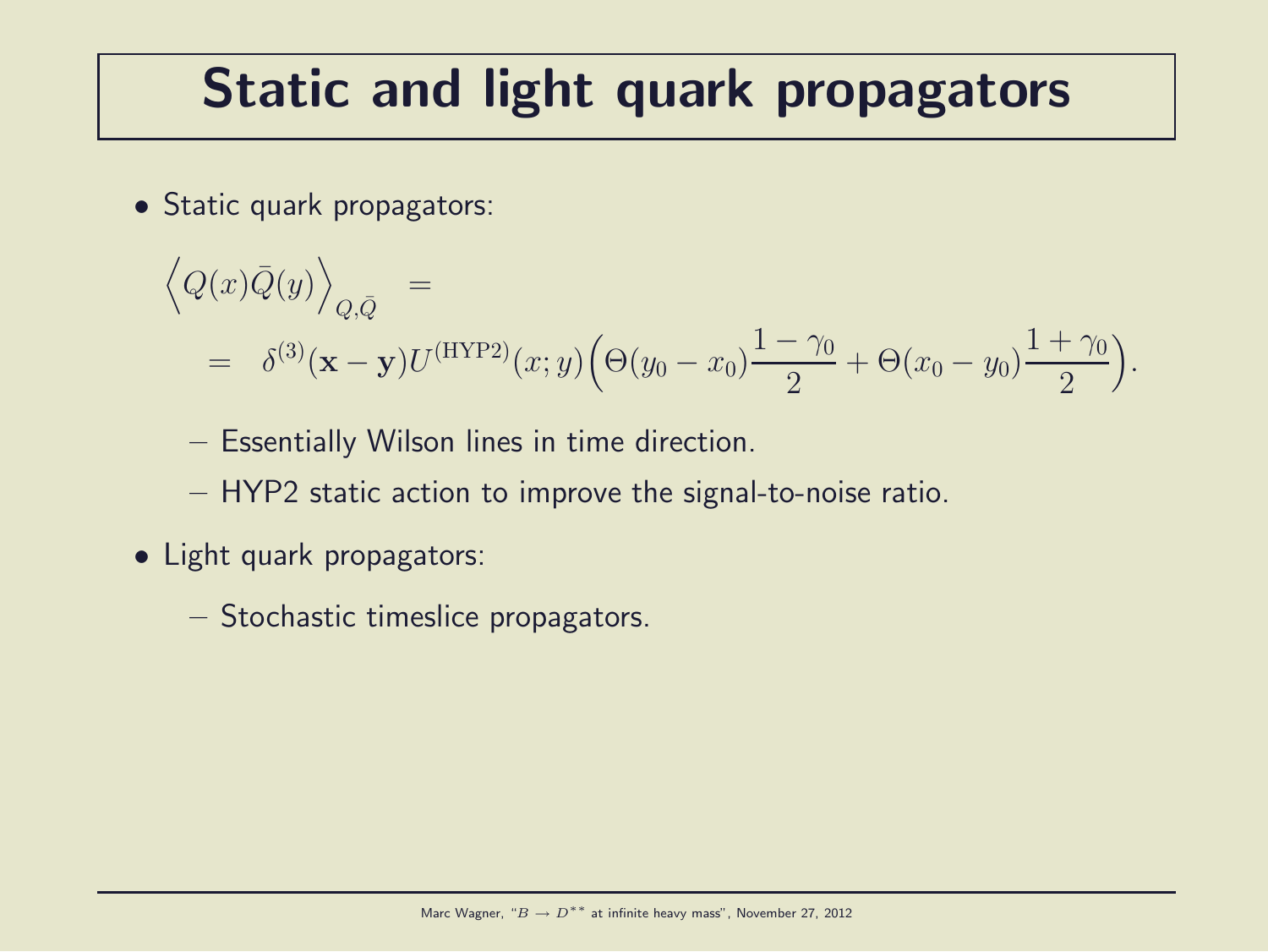## Static-light meson creation operat

• In the continuum, physical basis:

$$
\mathcal{O}^{(\Gamma)}(\mathbf{x}) = \bar{Q}(\mathbf{x}) \int d\hat{\mathbf{n}} \Gamma(\hat{\mathbf{n}}) U(\mathbf{x}; \mathbf{x} + r\hat{\mathbf{n}}) \psi^{(u)}(\mathbf{x} + r\hat{\mathbf{n}}).
$$



- $-\bar{Q}(\mathbf{x})$  creates an infinitely heavy i.e. static antiquark at position x.
- $-\;\psi^{(u)}({\bf x}+r\hat{{\bf n}})$  creates a light quark at position  ${\bf x}+r\hat{{\bf n}}$  separated by a distance  $d$  from the static antiquark.
- The spatial parallel transporter

$$
U(\mathbf{x}; \mathbf{x} + d\hat{\mathbf{n}}) = P\left\{\exp\left(+i\int_{\mathbf{x}}^{\mathbf{x} + d\hat{\mathbf{n}}} dz_j A_j(\mathbf{z})\right)\right\}
$$

connects the antiquark and the quark in a gauge invariant way via gluons.

 $-$  The integration over the unit sphere  $\int d\hat{\mathbf{n}}$  combined with a suitable weight factor  $\Gamma(\hat{\mathbf{n}})$  yields well defined total angular momentum J and parity  $\mathcal{P}(\Gamma(\hat{\mathbf{n}}))$  is a combination of spherical harmonics  $\rightarrow$  angular momentum] and  $\gamma$ -matrices  $[\rightarrow$  spin]; Wigner-Eckart theorem).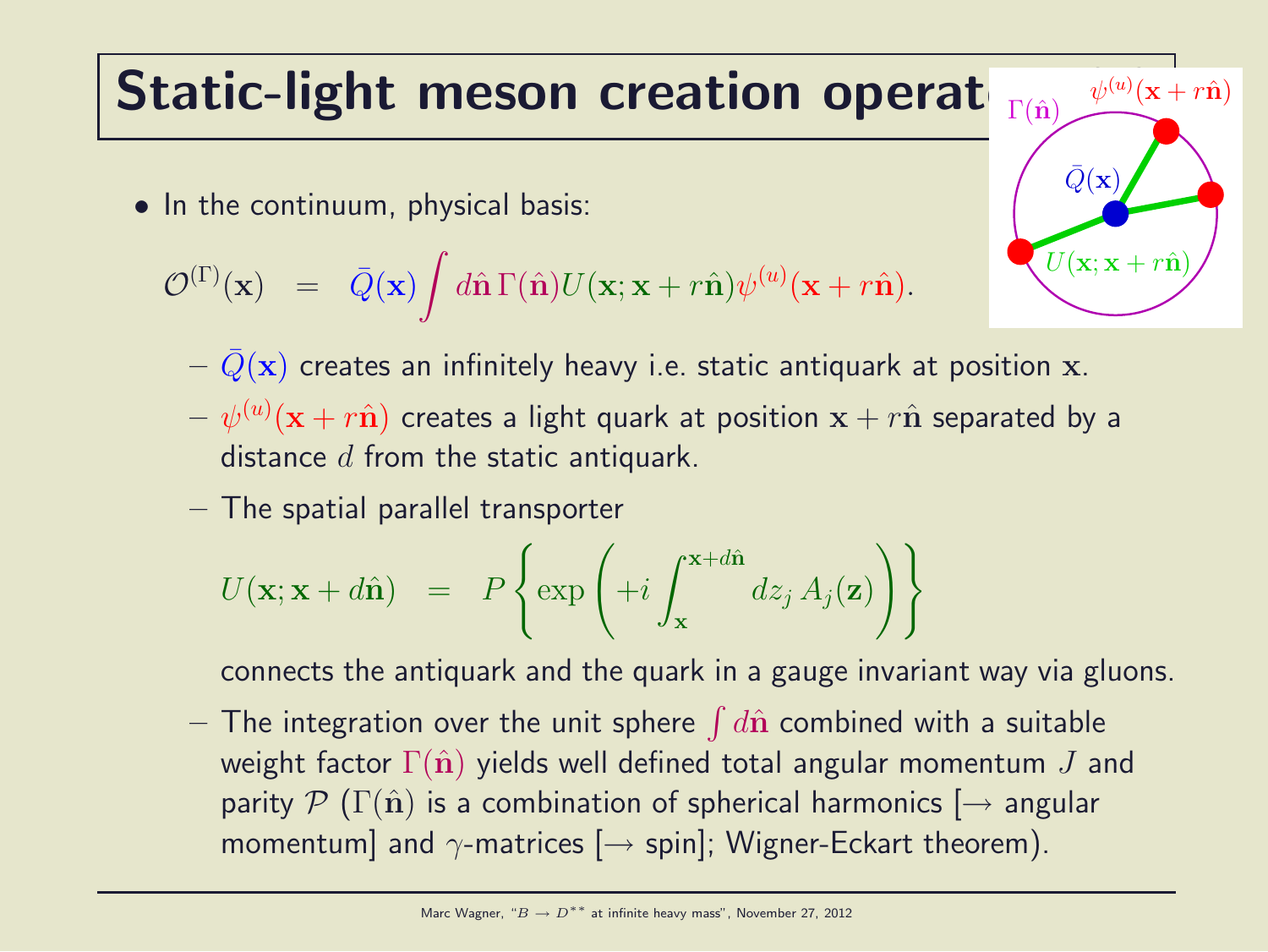#### Static-light meson creation operat  $\Gamma(\hat{\mathbf{n}})$

• In the continuum, physical basis:

$$
\mathcal{O}^{(\Gamma)}(\mathbf{x}) = \bar{Q}(\mathbf{x}) \int d\hat{\mathbf{n}} \Gamma(\hat{\mathbf{n}}) U(\mathbf{x}; \mathbf{x} + r\hat{\mathbf{n}}) \psi^{(u)}(\mathbf{x} + r\hat{\mathbf{n}}).
$$

• List of operators (*J*: total angular momentum; *j*: total angular momentum of the light cloud;  $P:$  parity):

 $U(\mathbf{x}; \mathbf{x} + r\hat{\mathbf{n}})$ 

 $\psi^{(u)}({\bf x}+r\hat{{\bf n}})$ 

 $\bar{Q}(\mathbf{x})$ 

| $\Gamma(\hat{\mathbf{n}})$                                                                                   |                           |         | lattice $j^{\prime}$                                                       | notation |
|--------------------------------------------------------------------------------------------------------------|---------------------------|---------|----------------------------------------------------------------------------|----------|
|                                                                                                              | $\sqrt{2}$<br>$(1/2)^{+}$ | $A_{1}$ | $(7/2)^{-}$<br>$\cdots$<br>$(7/2)^{+}$<br>$\cdots$                         |          |
| $\gamma_1\hat{n}_1 - \gamma_2\hat{n}_2$ (cyclic)<br>$\gamma_5(\gamma_1\hat{n}_1-\gamma_2\hat{n}_2)$ (cyclic) | $(3/2)^{+}$<br>(3/2)      | E       | $(5/2)^{+}$<br>$(3/2)^{+}$<br>$\cdots$<br>$(5/2)^{7}$<br>(3/2)<br>$\cdots$ |          |

• On the lattice, twisted basis:

$$
\mathcal{O}^{(\Gamma)}(\mathbf{x}) = \bar{Q}(\mathbf{x}) \sum_{\mathbf{n}=\pm \hat{\mathbf{e}}_1, \pm \hat{\mathbf{e}}_2, \pm \hat{\mathbf{e}}_3} \Gamma(\hat{\mathbf{n}}) U(\mathbf{x}; \mathbf{x} + r\mathbf{n}) \chi^{(u)}(\mathbf{x} + r\mathbf{n}).
$$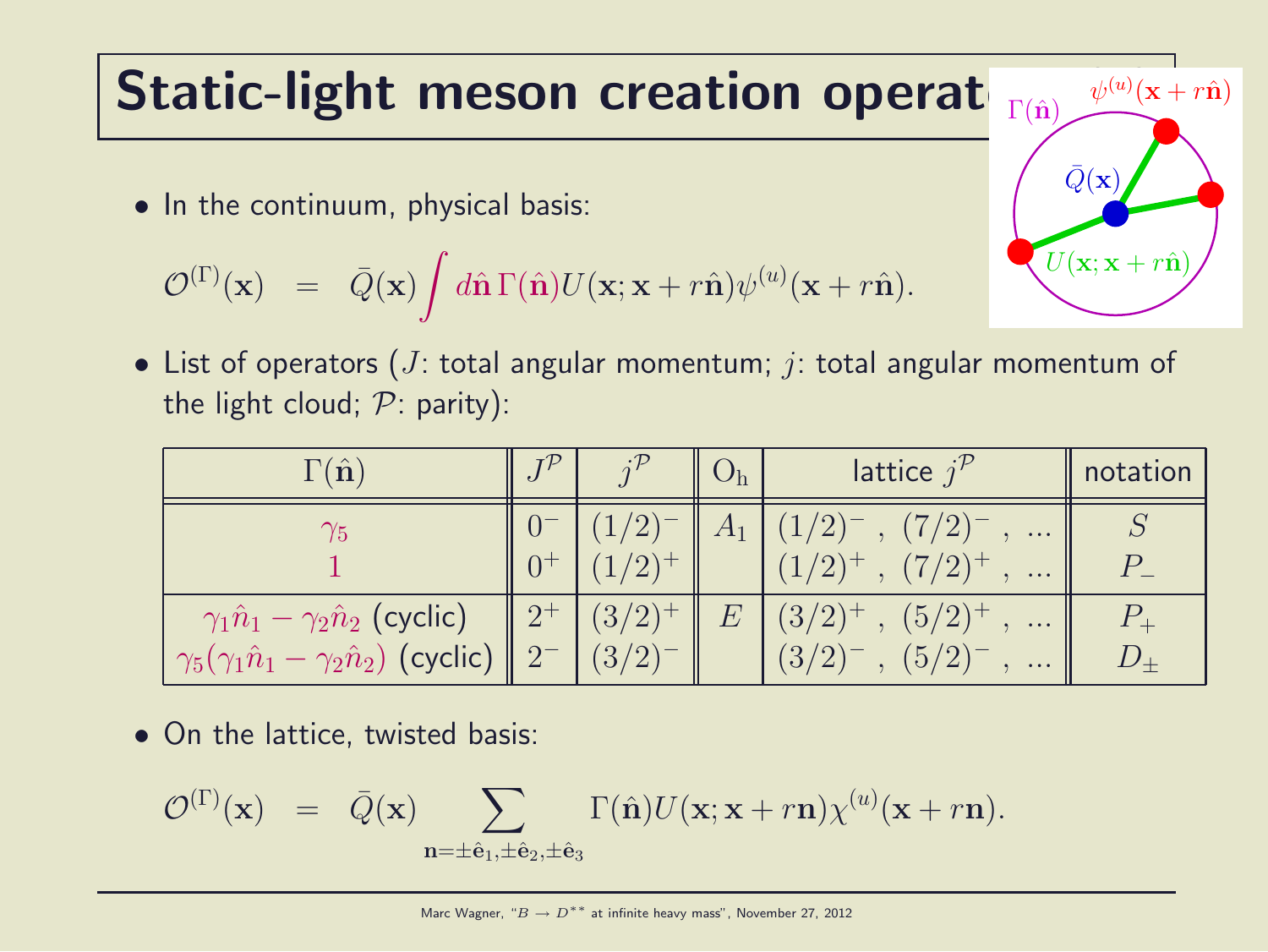# Static-light meson creation operators (3)

• On the lattice, twisted basis:

$$
\mathcal{O}^{(\Gamma)}(\mathbf{x}) = \bar{Q}(\mathbf{x}) \sum_{\mathbf{n}=\pm \hat{\mathbf{e}}_1, \pm \hat{\mathbf{e}}_2, \pm \hat{\mathbf{e}}_3} \Gamma(\hat{\mathbf{n}}) U(\mathbf{x}; \mathbf{x} + r\mathbf{n}) \chi^{(u)}(\mathbf{x} + r\mathbf{n}).
$$

- Due to the twisted basis each operator creates both a  $P = +$  part and a  $\mathcal{P} = -$  part (e.g.  $\bar{Q}\gamma_5 \chi \approx (\bar{Q}\gamma_5 \psi - i \bar{Q}\psi)/\sqrt{2}$ ).
- Smearing techniques to optimize the ground state overlaps:
	- $*$  APE smearing for spatial links  $U$ .
	- $*$  Gaussian smearing for light quark fields  $\chi^{(u)}.$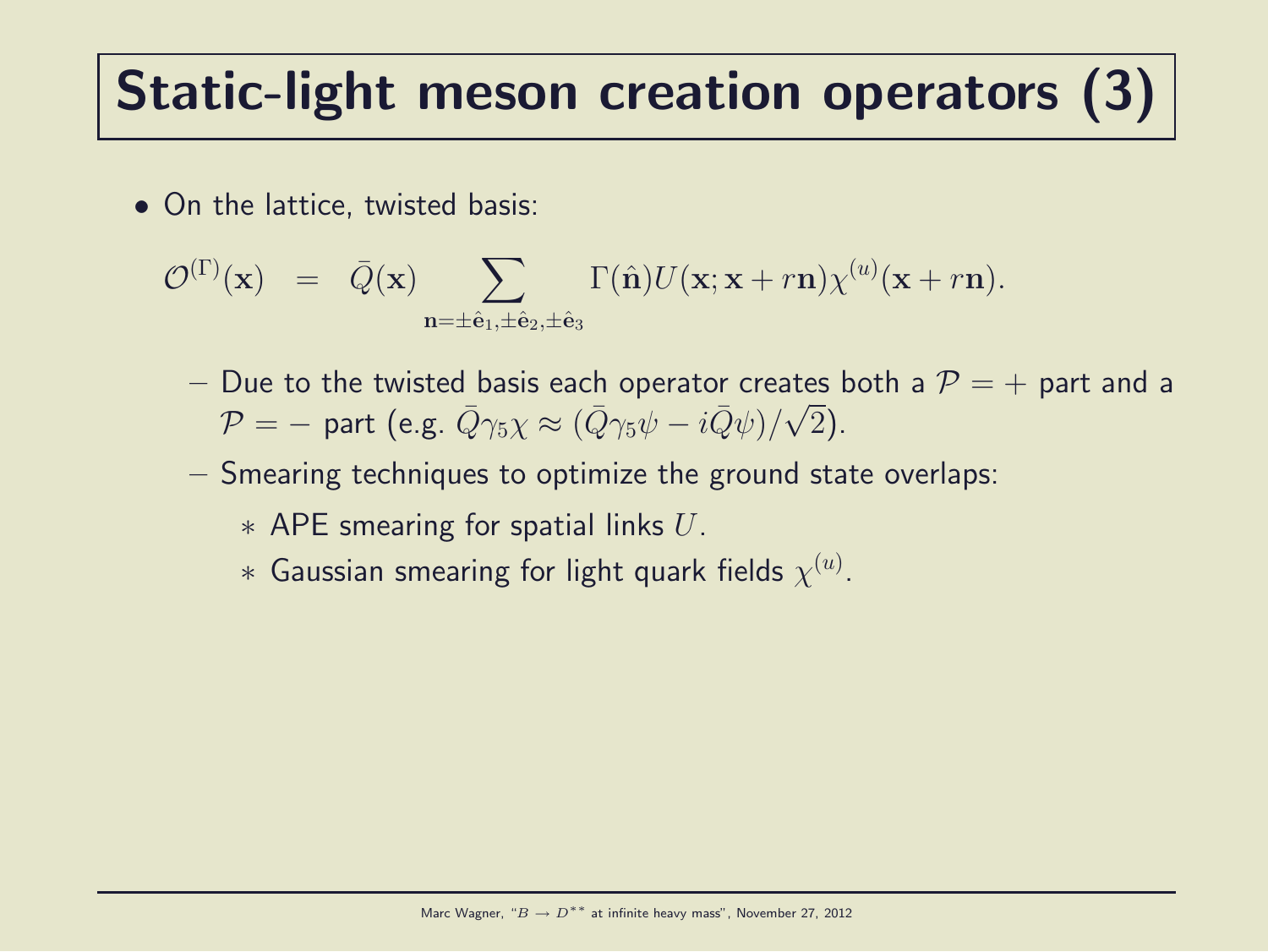# Static-light meson masses (1)

• Consider  $2 \times 2$  correlation matrices:

$$
\mathcal{C}_{JK}(t) = \langle \left(\mathcal{O}^{(\Gamma_J)}(t)\right)^{\dagger} \mathcal{O}^{(\Gamma_K)}(0)\rangle.
$$

- For S and P<sub>-</sub>, 
$$
\Gamma_J \in \{ \gamma_5, 1 \}.
$$

- For  $P_+$ ,  $\Gamma_J \in \{ \gamma_1 \hat{n}_1 \gamma_2 \hat{n}_2 \}$ ,  $\gamma_5(\gamma_1\hat{n}_1-\gamma_2\hat{n}_2)\}.$
- Solve a generalized eigenvalue problem:

$$
\mathcal{C}_{JK}(t) v_K^{(n)}(t) \;\; = \;\; \mathcal{C}_{JK}(t_0) v_K^{(n)}(t) \lambda^{(n)}(t,t_0).
$$

• Determine static-light meson masses from effective mass plateaus:

$$
m_{\text{effective}}^{(n)}(t) = \ln \Big( \frac{\lambda^{(n)}(t, t_0)}{\lambda^{(n)}(t+1, t_0)} \Big).
$$



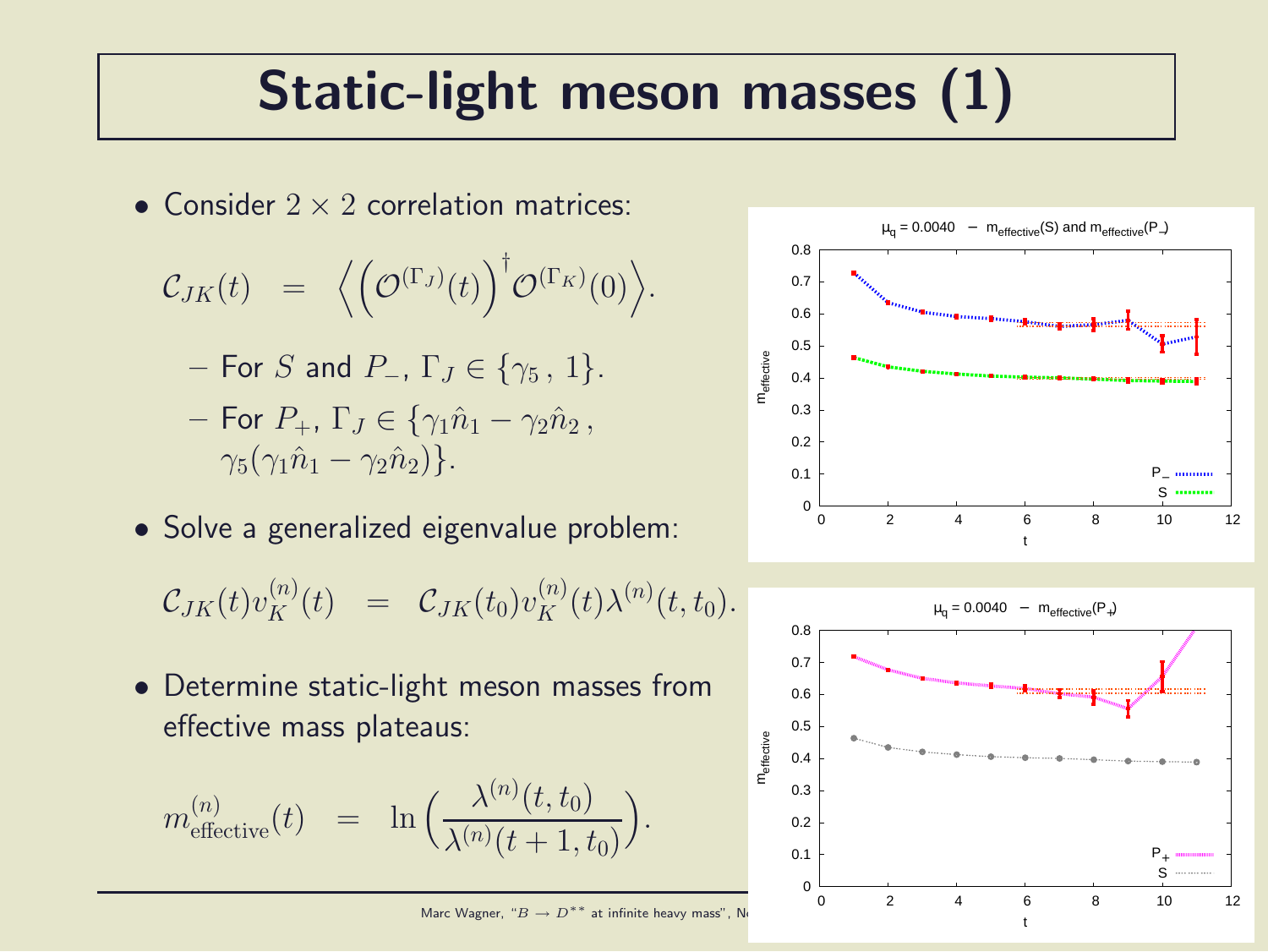## Static-light meson masses (2)

• The generalized eigenvalue problem,

$$
\mathcal{C}_{JK}(t)v_K^{(n)}(t) = \mathcal{C}_{JK}(t_0)v_K^{(n)}(t)\lambda^{(n)}(t,t_0),
$$

also yields appropriate linear combinations of twisted basis meson creation operators with well defined parity:

$$
\mathcal{O}^{(S)} = v_{\gamma_5}^{(S)}(t)\mathcal{O}^{(\gamma_5)} + v_1^{(S)}(t)\mathcal{O}^{(1)} \n\mathcal{O}^{(P_{-})} = v_{\gamma_5}^{(P_{-})}(t)\mathcal{O}^{(\gamma_5)} + v_1^{(P_{-})}(t)\mathcal{O}^{(1)} \n\mathcal{O}^{(P_{+})} = v_{\gamma_x\hat{n}_x-\gamma_y\hat{n}_y}^{(P_{+})}(t)\mathcal{O}^{(\gamma_x\hat{n}_x-\gamma_y\hat{n}_y)} + v_{\gamma_5(\gamma_x\hat{n}_x-\gamma_y\hat{n}_y)}^{(P_{+})}(t)\mathcal{O}^{(\gamma_5(\gamma_x\hat{n}_x-\gamma_y\hat{n}_y))}.
$$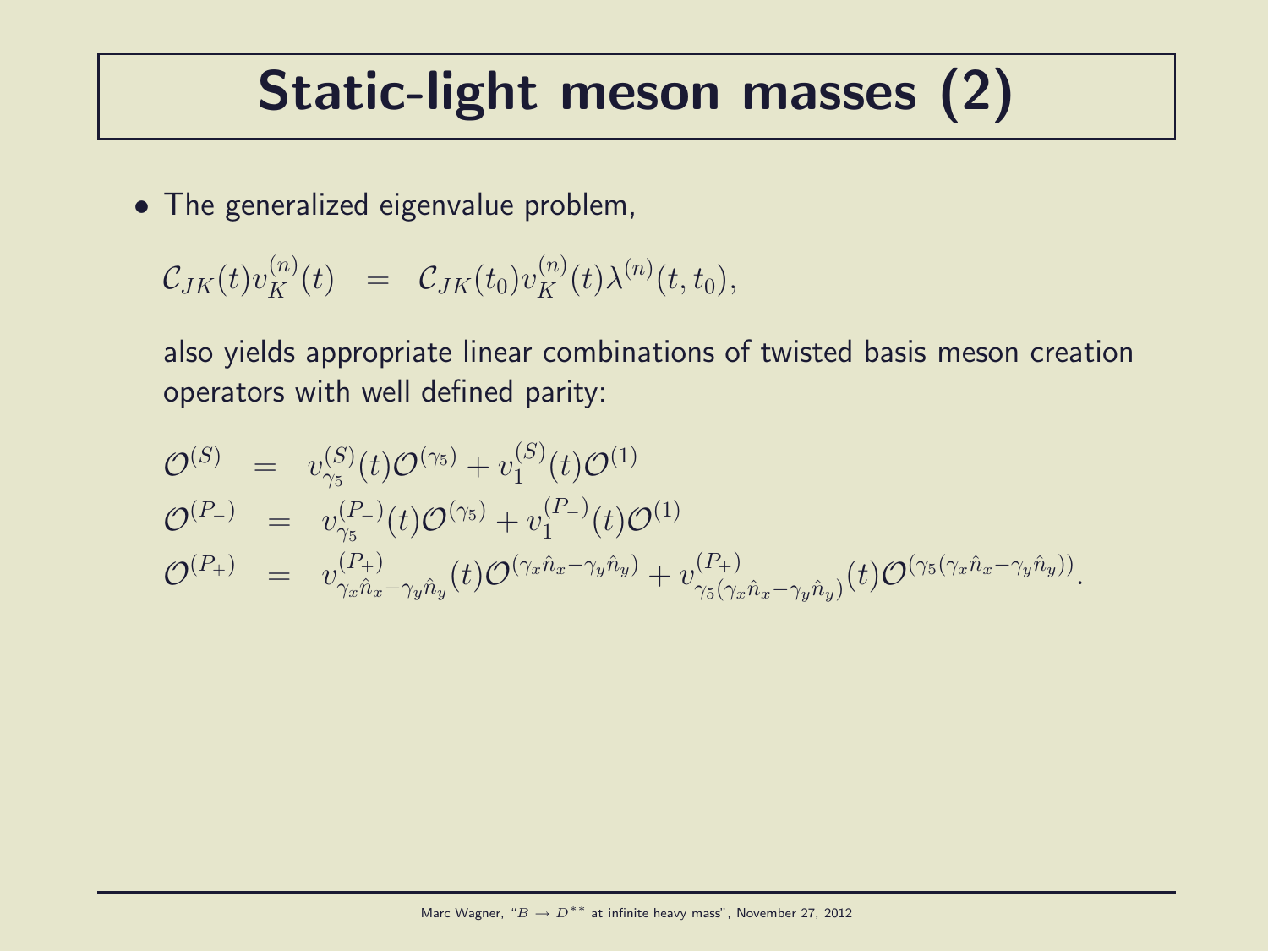## 2-point functions, ground state norms

• 2-point functions are now straightforward to compute:

$$
\Big\langle\Big(\mathcal{O}^{(S)}(t)\Big)^\dagger\mathcal{O}^{(S)}(0)\Big\rangle\quad,\quad \Big\langle\Big(\mathcal{O}^{(P_-)}(t)\Big)^\dagger\mathcal{O}^{(P_-)}(0)\Big\rangle\quad,\quad \Big\langle\Big(\mathcal{O}^{(P_+)}(t)\Big)^\dagger\mathcal{O}^{(P_+)}(0)\Big\rangle.
$$

• Ground state norms  $N(S)$ ,  $N(P_+)$  and  $N(P_+)$  by fitting exponentials at large temporal separations, e.g.  $N(S)^2e^{-mt}$  to  $\langle (\mathcal{O}^{(S)}(t))^\dagger \mathcal{O}^{(S)}(0) \rangle$ .

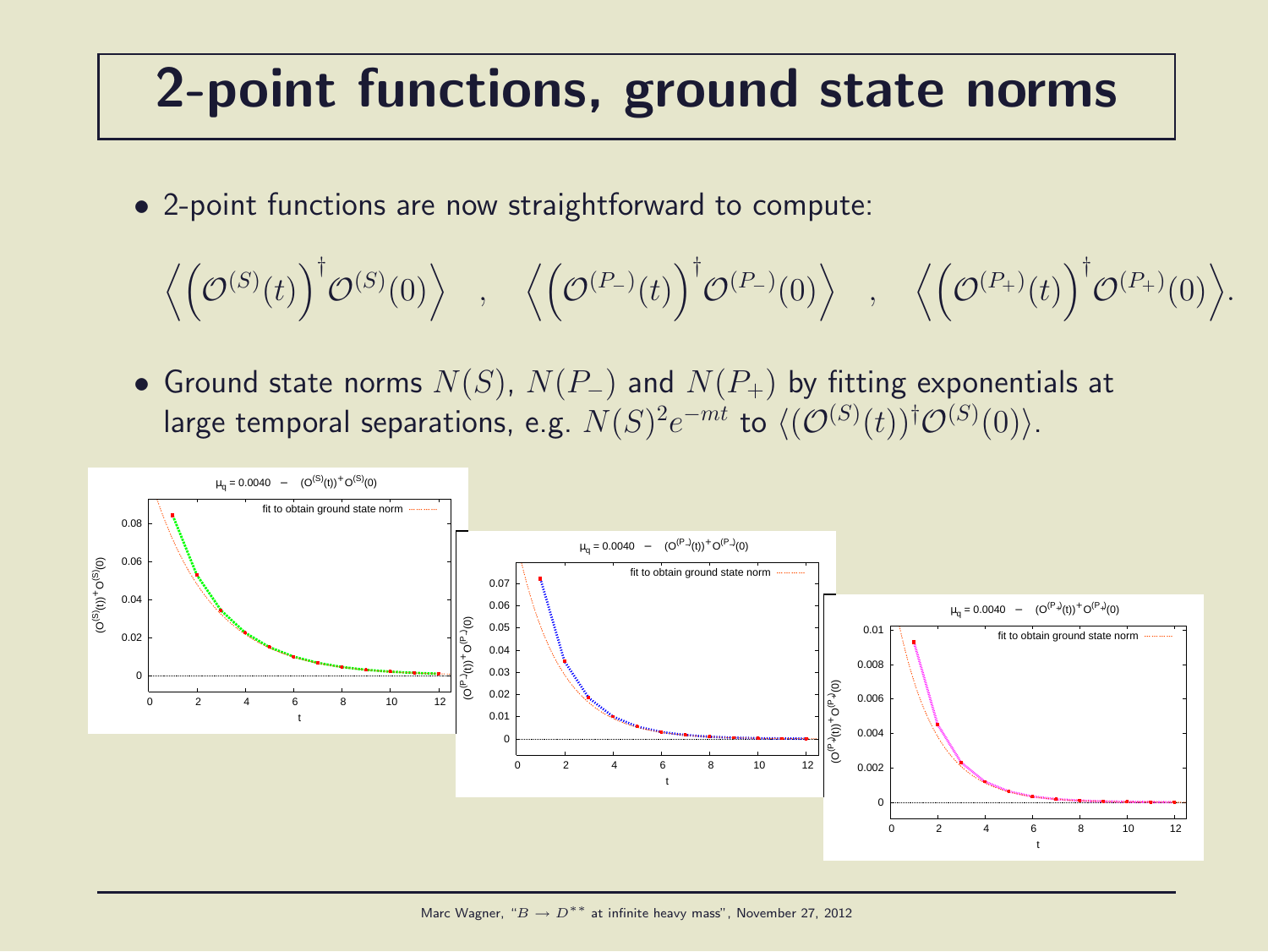**3-point functions,** 
$$
\tau_{1/2}
$$
 and  $\tau_{3/2}$  to  $\tau_{3/2}$   
\n• Compute the Isgur-Wise function  
\n
$$
\tau_{1/2}(1) = |\frac{\langle P_-|\bar{Q}\gamma_5\gamma_3D_3Q|S\rangle}{m(P_-) - m(S)}|
$$
\nvia "effective form factors":  
\n
$$
\tau_{1/2}(1) = \lim_{t_0 - t_1 \to \infty, t_1 - t_2 \to \infty} \tau_{1/2, \text{effective}}(t_0 - t_1, t_1 - t_2)
$$
\n
$$
\tau_{1/2, \text{effective}}(t_0 - t_1, t_1 - t_2) = \frac{1}{Z_{\mathcal{D}}}\Big|\frac{N(P_-) N(S) \langle (\mathcal{O}^{(P_-)}(t_0))^{\dagger} (\bar{Q}\gamma_5\gamma_3D_3Q)(t_1) \mathcal{O}^{(S)}(t_2)\rangle}{(m(P_-) - m(S)) \langle (\mathcal{O}^{(P_-)}(t_0))^{\dagger} \mathcal{O}^{(P_-)}(t_1)\rangle \langle (\mathcal{O}^{(S)}(t_1))^{\dagger} \mathcal{O}^{(S)}(t_2)\rangle}\Big|.
$$

•  $\tau_{3/2}(1)$  analogously: replace

$$
P_- \rightarrow P_+ , \quad \gamma_3 D_3 \rightarrow \frac{\gamma_5(\gamma_1 D_1 - \gamma_2 D_2)}{\sqrt{6}}.
$$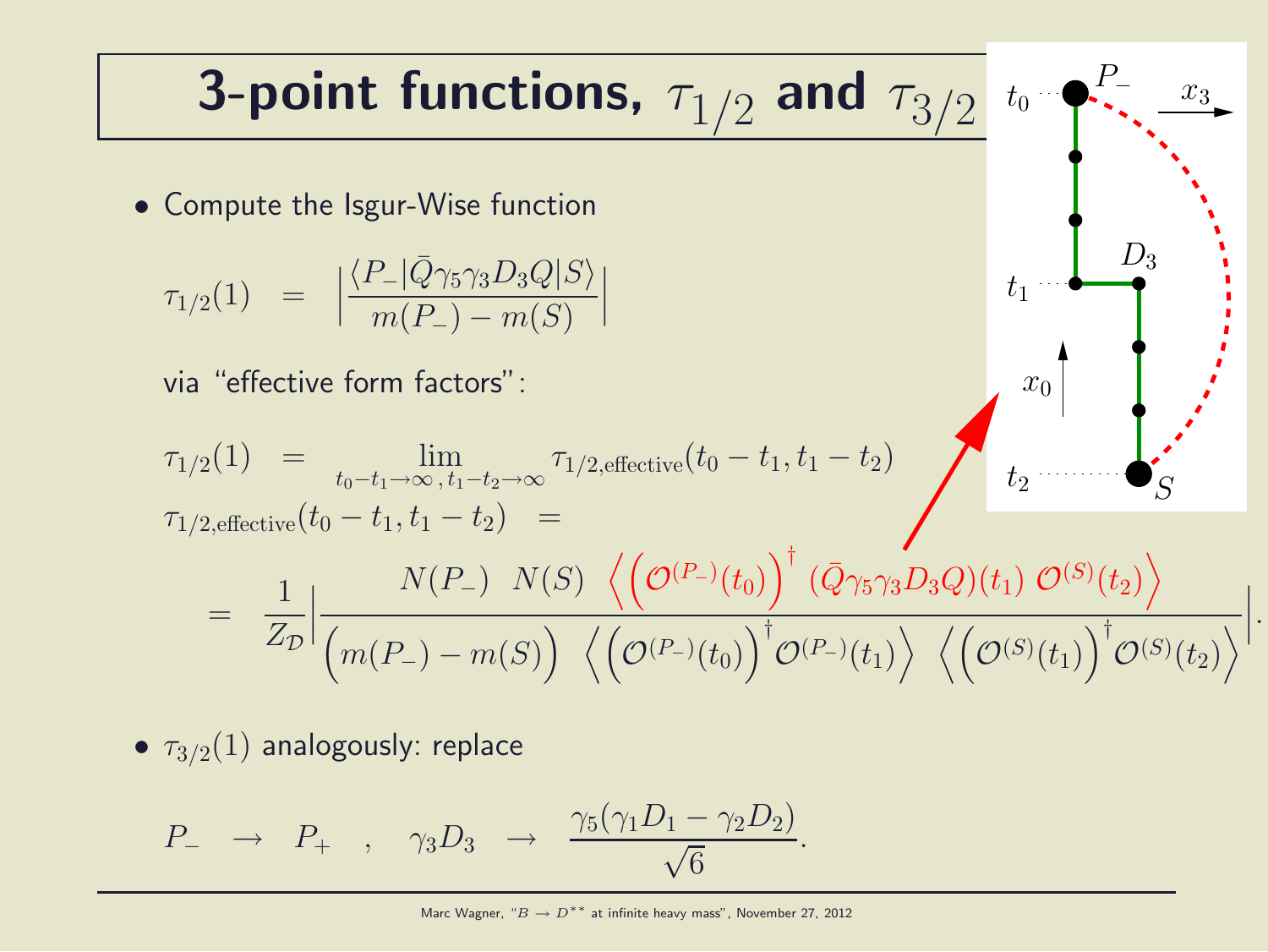# 3-point functions,  $\tau_{1/2}$  and  $\tau_{3/2}$  (2)

•  $Z_D$  in

$$
\tau_{1/2, \text{effective}}(t_0 - t_1, t_1 - t_2) =
$$
\n
$$
= \frac{1}{Z_{\mathcal{D}}} \Big| \frac{N(P_{-}) \ N(S) \ \left\langle \left(\mathcal{O}^{(P_{-})}(t_0)\right)^{\dagger} (\bar{Q} \gamma_5 \gamma_3 D_3 Q)(t_1) \ \mathcal{O}^{(S)}(t_2) \right\rangle}{\left(m(P_{-}) - m(S)\right) \ \left\langle \left(\mathcal{O}^{(P_{-})}(t_0)\right)^{\dagger} \mathcal{O}^{(P_{-})}(t_1) \right\rangle \ \left\langle \left(\mathcal{O}^{(S)}(t_1)\right)^{\dagger} \mathcal{O}^{(S)}(t_2) \right\rangle} \Big|.
$$

is the renormalization constant of the heavy-heavy current  $\bar{Q}\gamma_5\gamma_3D_3Q$ , i.e.

$$
(\bar{Q}\gamma_5\gamma_3D_3Q)^R = \frac{(\bar{Q}\gamma_5\gamma_3D_3Q)^B}{Z_D},
$$

to first order in perturbation theory.

- Analytical formulae long and "complicated".
- Tree-level Symanzik improved gauge action, HYP2 static action:  $Z_D = 0.976$ .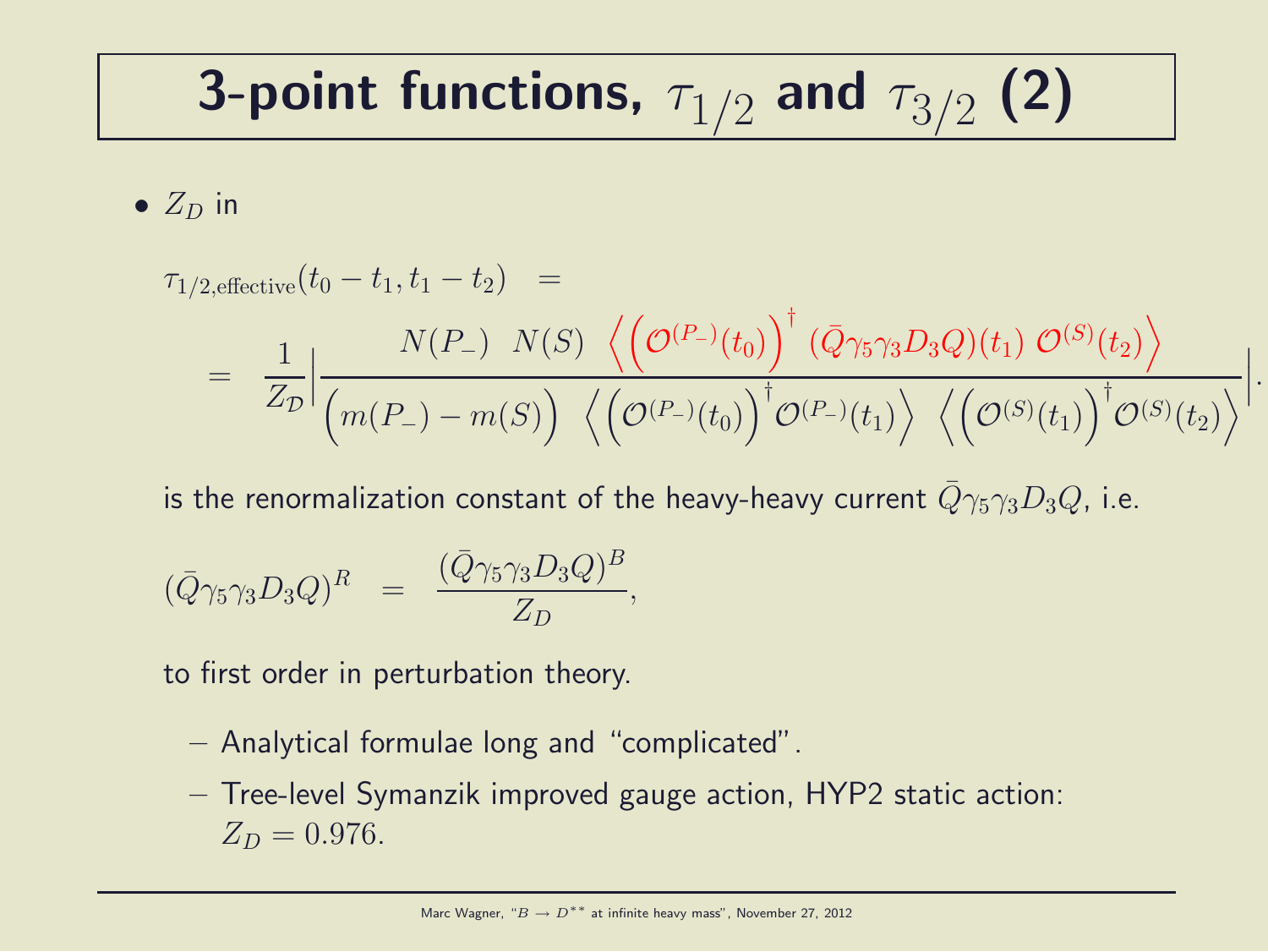# 3-point functions,  $\tau_{1/2}$ **and**  $\overline{\mathbf{a}}$

• Results for various light quark masses:

|               | $t_0 - t_2 = 10$                                  |                 |                                 |  |  |  |
|---------------|---------------------------------------------------|-----------------|---------------------------------|--|--|--|
| $\mu_{\rm q}$ | $\tau_{1/2}(1)$                                   | $\tau_{3/2}(1)$ | $(\tau_{3/2})^2-(\tau_{1/2})^2$ |  |  |  |
|               | $\mid 0.0040 \mid \mid 0.299(14) \mid$            | 0.519(13)       | 0.180(16)                       |  |  |  |
|               | $\Big  0.0064 \ \Big  0.312(10) \ \Big $          | 0.538(13)       | 0.193(13)                       |  |  |  |
|               | $\Big  0.0085 \ \Big  0.308(12) \ \Big  0.522(8)$ |                 | 0.177(9)                        |  |  |  |

• The Uraltsev sum rule,

$$
\sum_{n} \left| \tau_{3/2}^{(n)}(1) \right|^2 - \left| \tau_{1/2}^{(n)}(1) \right|^2 = \frac{1}{4},
$$

is almost fulfilled by the ground state contributions  $\tau^{(0)}_{1/2}$  $\tau^{(0)}_{1/2}(1) \equiv \tau_{1/2}(1)$  and  $\tau^{(0)}_{3/2}$  $T^{(0)}_{3/2}(1) \equiv \tau_{3/2}(1).$ 



Marc Wagner, " $B \rightarrow D^{**}$  at infinite heavy mass", November 27, 2012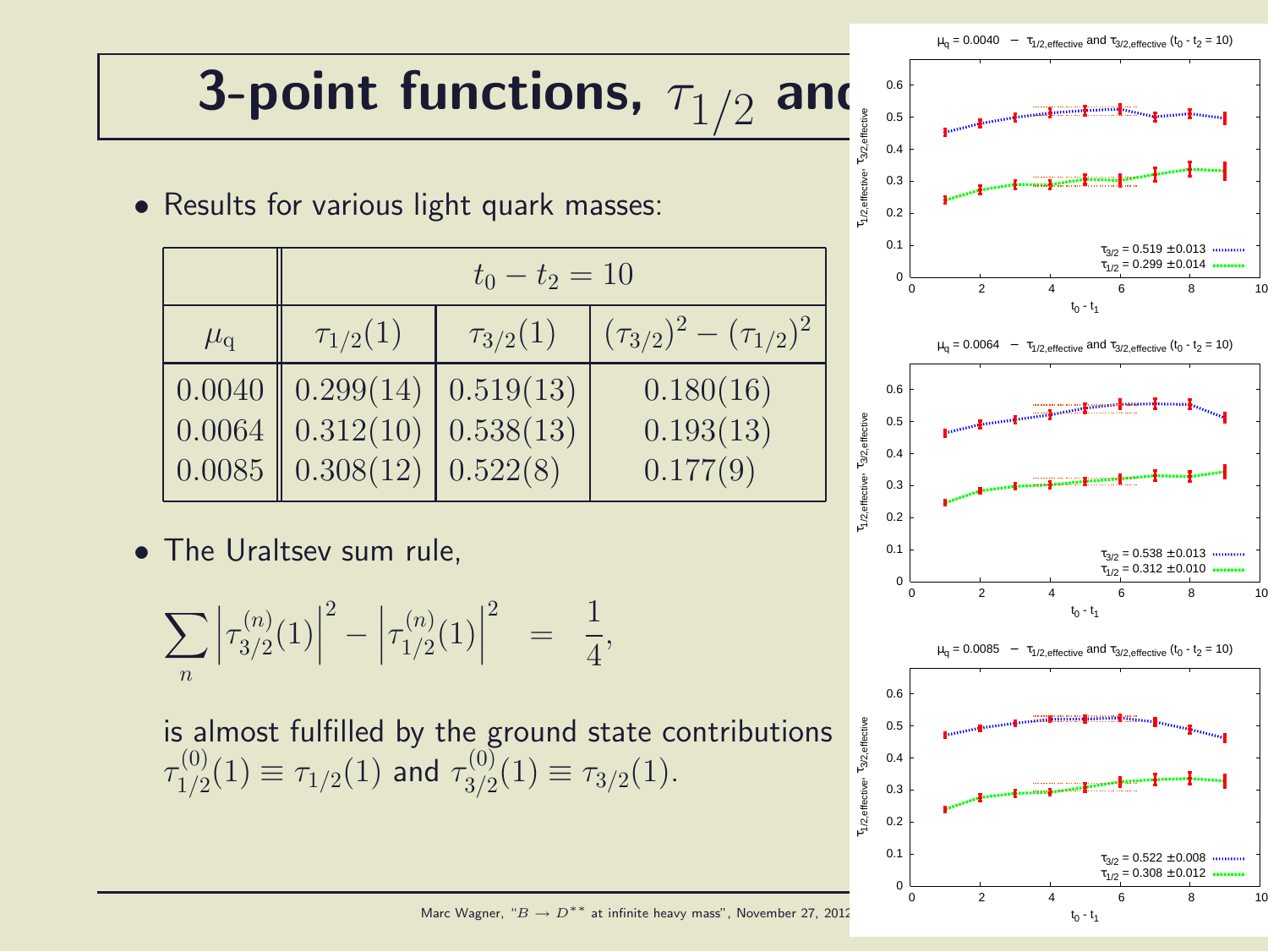#### Extrapolation to the  $u/d$  quark mass

• Linear extrapolation in  $(m_{\rm PS})^2$  to the  $u/d$  quark mass  $m_{\rm PS} = 135\,{\rm MeV}$ :

$$
- \tau_{1/2} = 0.296(26).
$$

 $- \tau_{3/2} = 0.526(23)$ .